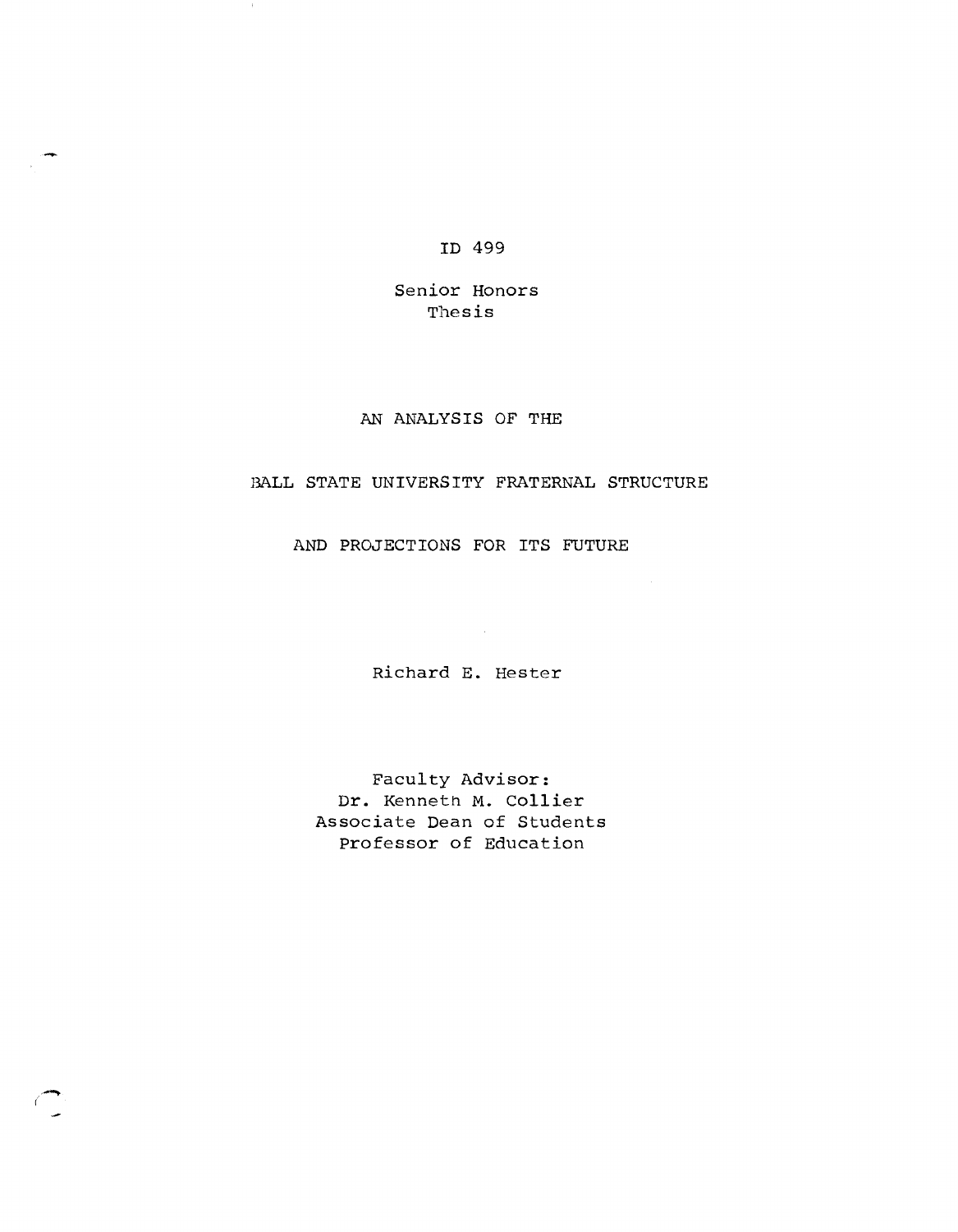## INTRODUCTION

The main goal throughout this thesis is to provide feasible advice on research that can be implemented by the fraternities at Ball State University to enhance their chapter's operations and to promote continued improvement and success in the future.

Many of the areas could easily be covered, but it is advisable to concentrate on a few specific areas that need immediate attention:

1. Rush

-

-,

- 2. Why some fraternities are doing better than others.
- 3. The importance of the Interfraternity Council.
- 4. Public Relations

In the following pages, an attempt is made to describe the present situations, analyze the problems, and make some projections for the future.

A sincere appreciation is expressed to Dean Collier for his cooperation, advice, and friendship, during the Spring Quarter of 1977, but also my previous association with him.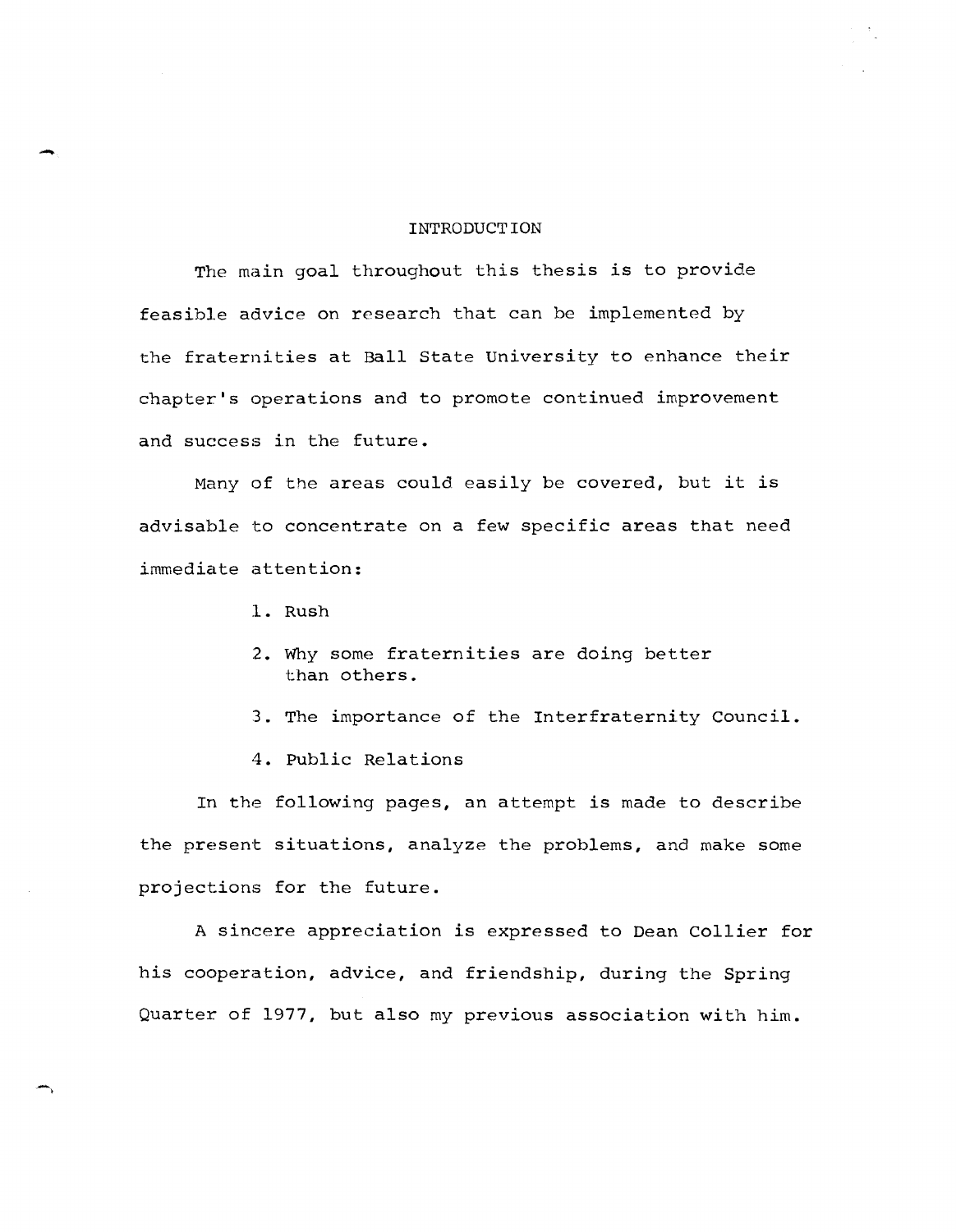| Related References                          |
|---------------------------------------------|
|                                             |
| Fall Rush Schedule3                         |
| General Requirements4                       |
| Projection For the Future5                  |
| Summer Orientation                          |
| Table of Financial Obligations9             |
| Housemothers11                              |
| Interfraternity Council13                   |
| Fraternity Presidents' Council15            |
| Fraternity Presidents' Council Minutes15-17 |
| Public Relations18                          |
| Conclusion20                                |
| Bibliography21                              |

-

 $\mathcal{A}$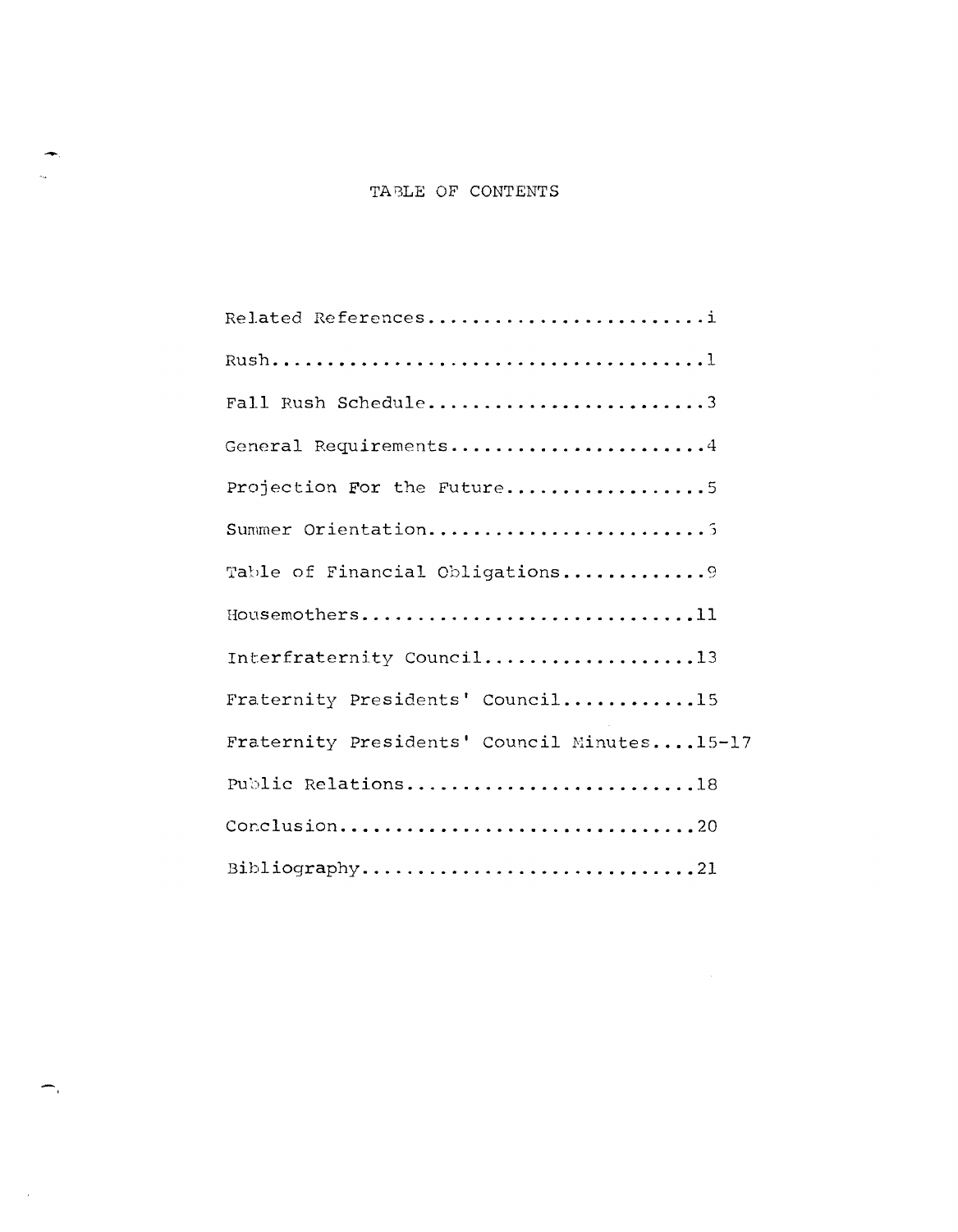#### RELATED REFERENCES

-..

Johnson, Clyde **S.,** Fraternities In Our Colleges (Upsilon Chapter 20, Rushing and Pledging.) Geo. Banta Co., Inc., Menasha, Wisconsin, 1972.

In Chapter Upsilon 20 the theme is "The Name Of The Game Is Rushing." The author states that although recruiting can be detrimental to those not accepted, it is a vital process for the perpetuation of satisfying organization's health. Referring to rushing as "the chapter's life hlood," the author discusses the opinions of various authorities on "Rush Week" and gearing it to individual campus needs. The potential problems within the undergraduate chapters in relation to legacies and alumni recommendations are discussed, along with the importance of the chapter's Rush Committee. In addition, blackballs, scholarship and housing are referred to.

Leland, Leland F., Leland, Wilma **S.,** & Johnson, Clyde **S.,**  The College Fraternity. Leland Publishers, Inc., Saint paul, Minnesota, 1952.

Although this book is almost 25 years old, it offers the reader pertinent information concerning fraternities for a period of 175 years. The authors not only give a historical account as to the origin of college fraternities, but follow their growth pattern as "the world's greatest youth movement." The emphasis of the book is placed on the leadership, achievement, aid to education, and philanthropy that college fraternities have provided at their respective campuses, communities and to society in general throughout their history....and will continue to do so in the future.

Logan, James C., Rushing The Golden Key. Leland Publishers, Inc., Saint paul, Minnesota.

The author very capabley outlines the basic organizational structure and guidelines that can be utilized very effectively under any rush system. He stresses looking for "potential" in rushees, and encourages using actives, pledges, alumni, and parents in rush. Emphasis is placed in the book on Spring and Summer Rush with concentrated contact all summer. The author suggests various means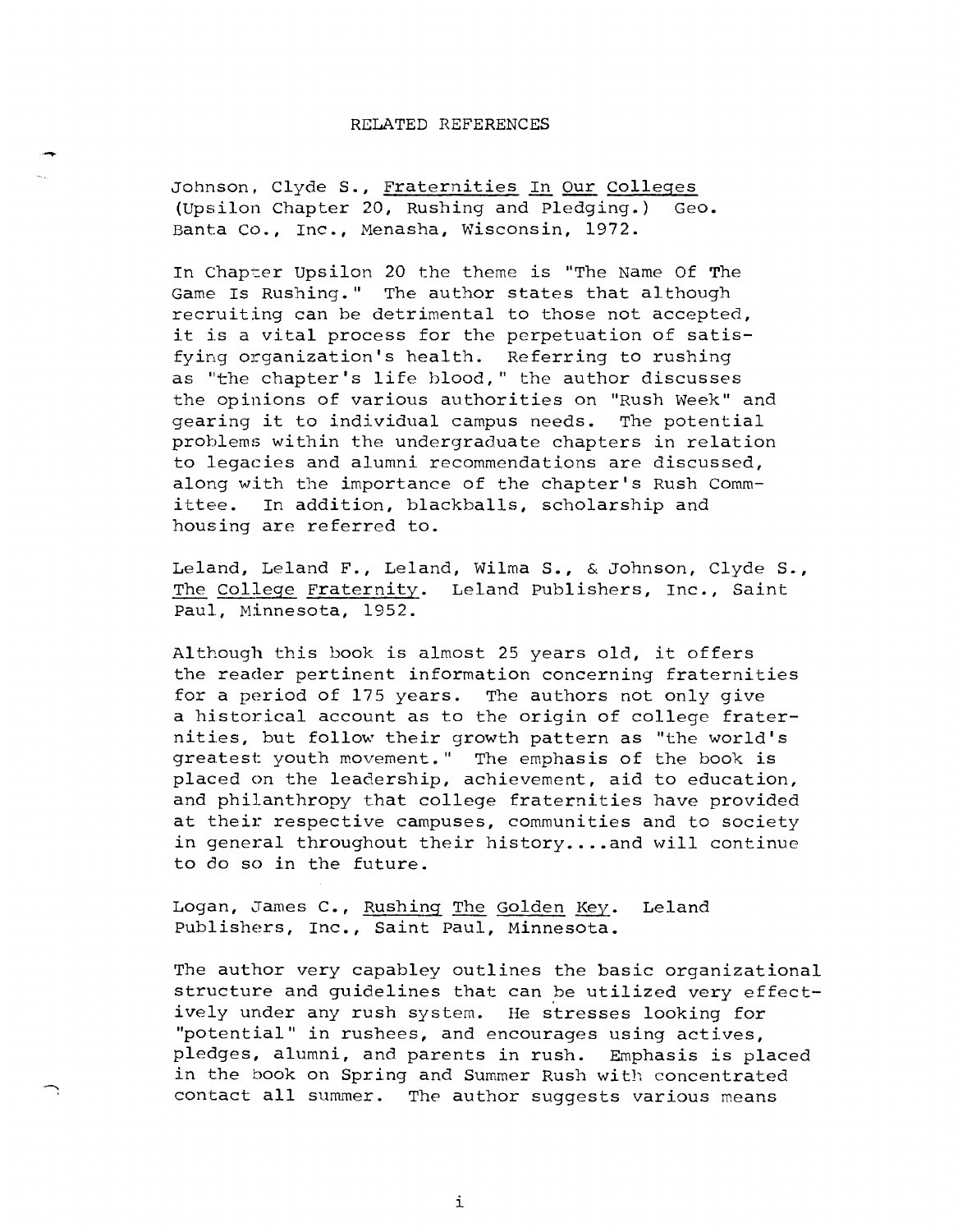to attract rushees, i.e. singing, cleanliness, and use<br>of nicknames. The importance of selling the rushee's The importance of selling the rushee's parents, along with promptly issuing bids to pledges are two additional ideas left with the reader.

Robson, John W., The College Fraternity and Its Modern Role. Geo. Banta Co., Inc., Manasha, Wisconsin, 1956.

The writer, attempts to give a broad objective explanation of the college fraternity in order to offset the misconceptions that many people, especially high school students and parents, may have by answering frequently asked questions with statistical data and<br>testimony of qualified authorities. The author admits testimony of qualified authorities. that the fraternities have not done too well in communicating their message. The newspapers and magazines unjustly report the few misdeeds and abolishments of fraternities on some campuses, while hiding *the* achievements, contributions and installments which occur on the vast majority of college campuses. The importance of and leadership roles in society by fraternity alumni is also cited.

Thomas, Ray C., The Fraternity House. Leland Publishers, Inc., Saint paul, Minnesota.

An extensive report on all aspects of building and operating a chapter house is given by the author. Ideas on the raising of finances and the preliminary work even before the actual fund drive begins is outlined. The writer stresses the neccessity of "good will relations" with the chapter's alumni members through regular newsletters and the prompt answering of any alumni correspondence. Alumni are important not only for their financial contributions to a chapter or a building fund, but for their knowledge and active participation in the formation of an Alumni Board to assist in the planning and managing of a chapter house. Information pertaining to taxes, building codes, and insurance is also presented for the reader.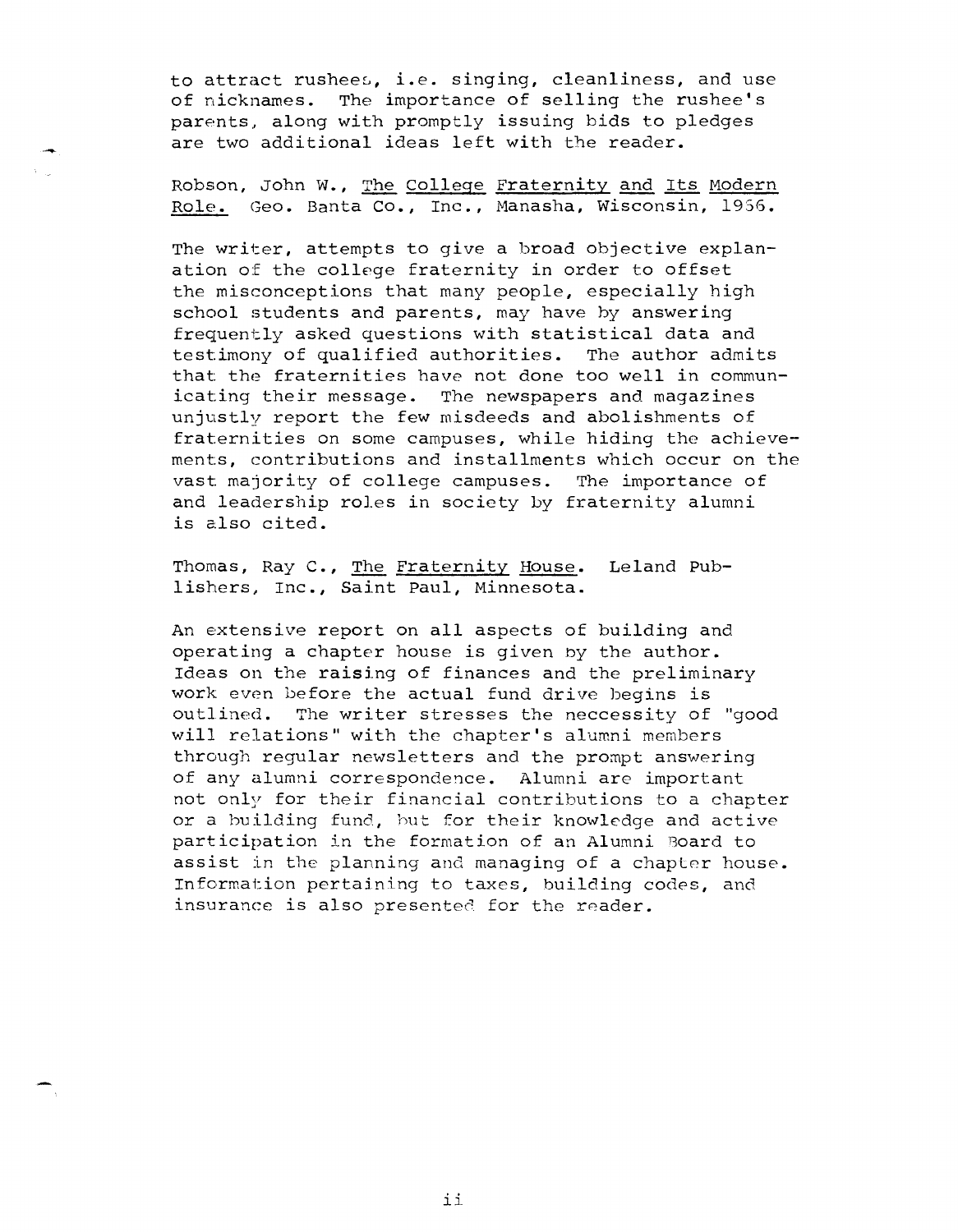"The Lifeblood of the Greek System" Formal Rush or Fall Rush

The Aumumn months annually bring the changing of the leaves, the beginning of classes and the close to the Summer months **--** and an important time of the year to the Ball State University Greek system.

Each fall the fraternities begin their major recruitment of formal rush for the selection of prospective members. The success of these few weeks means not only the continuance of each fraternity, but the scope and nature that each of the chapters will take in the future years.

Recently there has been some setbacks in the Fall rush due to the lack of forethought and planning. Pledge classes are starting out much smaller than a few years ago, and ending with fewer pledges being initiated.

This situation became widespread and severe the past academic year. This forced the fraternities to re-evaluate and admit to "common" problem and attempt to find a solution. How did fraternities get to the point of losing numbers? Is a mandatory Round Robin the answer? This was the plan used some years ago, or was the newer open rush concept a working idea? How long should a Fall rush last, or should Interfraternity Council stay out of rush planning?

#### RUSH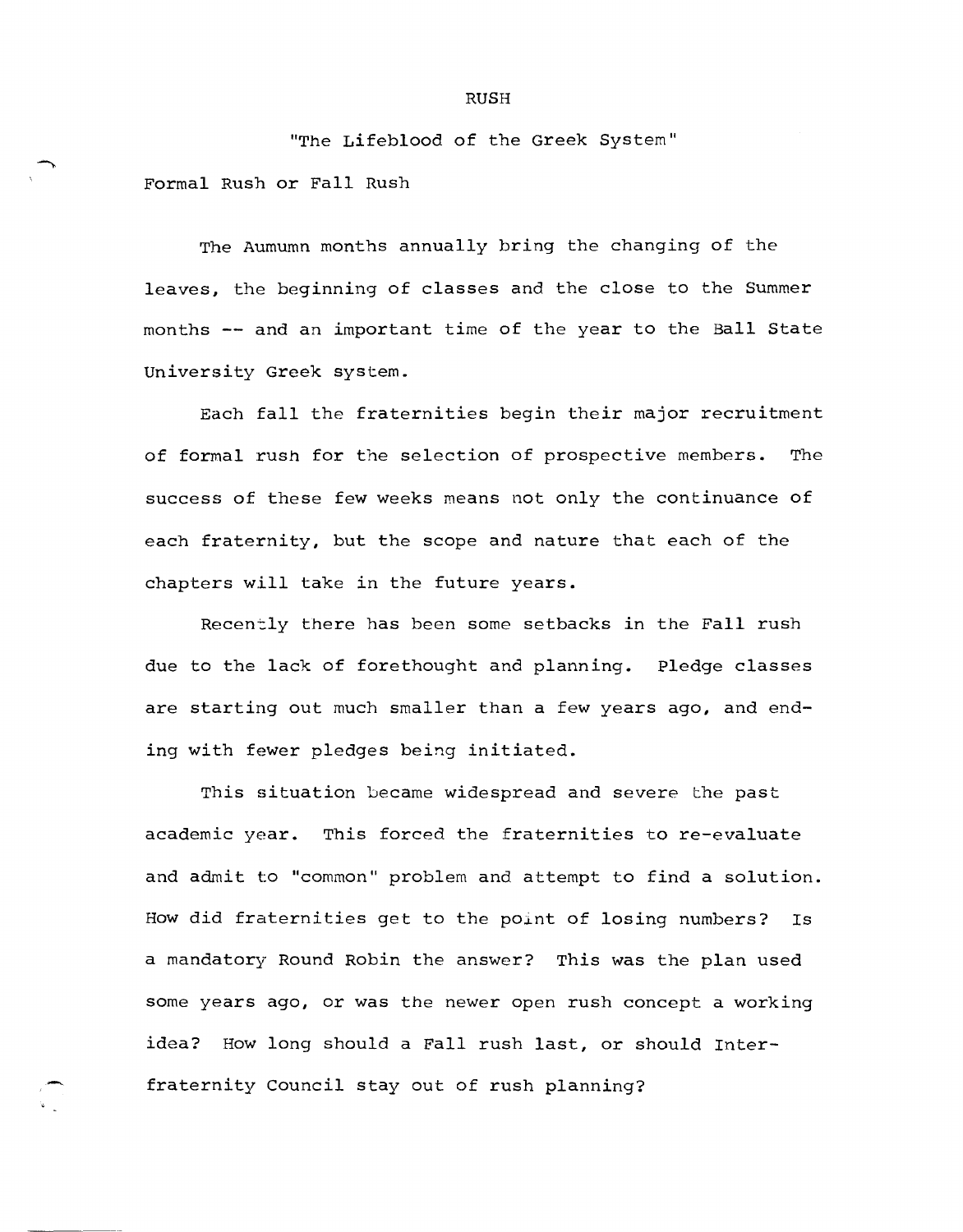These are some of the questions which are needed to be asked by each fraternity president in an attempt to construct a rush program that would be adaptable to the University and acceptable by the fraternities.

| Table |  |
|-------|--|
|-------|--|

|                | Question                                                                             | Yes             | NO           | Don't Care    |
|----------------|--------------------------------------------------------------------------------------|-----------------|--------------|---------------|
| $\mathbf{l}$ . | Do you want Fall rush to be<br>co-ordinated by IFC?                                  | 15 <sub>1</sub> | 0            | 2             |
| 2.             | Do you want a Round Robin?                                                           | 14              | 2            | 2             |
| 3.             | If yes, do you want it to<br>be mandatory?                                           | 8               | 8            | 2             |
| 4.             | Do you want rush to be between<br>four to six weeks long?                            | 14              | 2            | $\mathcal{P}$ |
| 5.             | If yes, should the final two<br>to three weeks of the quarter<br>be a closed period? | 6               | $\mathbf{2}$ | 10            |
|                | 6. Should Winter and Spring Quarters<br>be totally open?                             | Ιá              | 0            | 2             |

As the above table indicates, the majority of Ball State fraternities favored the Round Robin concept, but were evenly split on whether it should be mandatory for a rushee in order to pledge.

A set period of four to six weeks when all fraternities would be rushing was favored in order to help all rushees know the time span of the rush period. Hopefully this provides the atmosphere much more condusive to assisting the Greek system along with the individual organizations which compose the Greek system.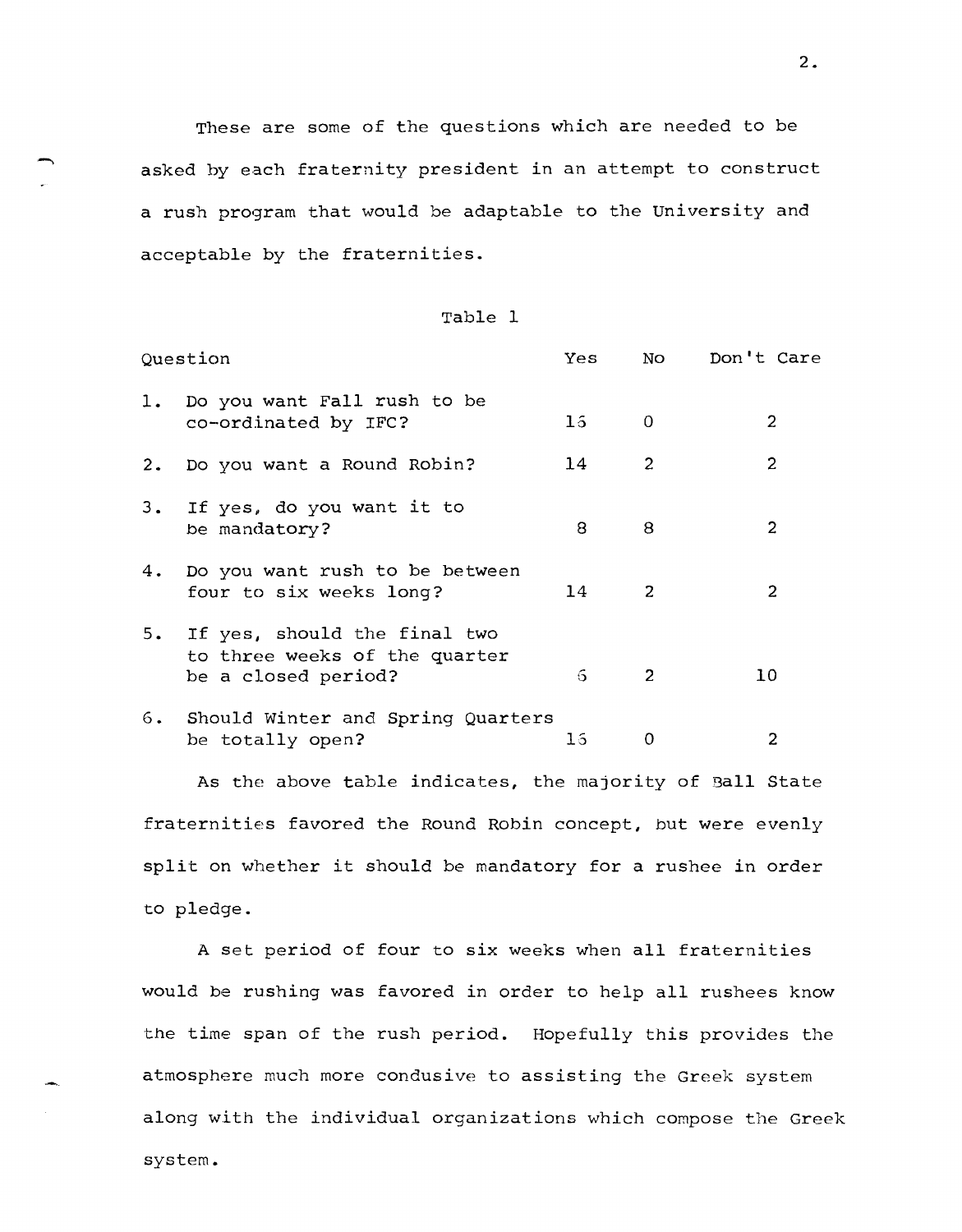A majority realized the importance of the Intrafraternity Council in rush, and the open concept to be used during the informal rush months of Winter and Spring Quarters.

Utilizing the valuable information gathered in this poll, and after talking with others, the following rush schedule for fall 1977 is being suggested.

1977 Fall Rush Schedule

September  $7 - 23$ 

- 1. Intense Publicity
- 2. Posters and Banners
- 3. Daily News Ads
- 4. Greek Convocation
- 5. Sign-up Tables (Cards provided with Round Robin information)
- 5. Activities Night
- 7. Campus Radio Stations

Rushee lists will be distributed to all fraternities as soon as available. names are provided by: Ball State Applications, Summer Orientation, and Sign-up Tables.

September 24 - Round Robin (non-mandatory)

A non-mandatory Round Robin means that a rushee will not be required to participate in the Round Robin in order to pledge; but all rushees will be encouraged to participate.

A letter of invitation and reminder will be sent to all rushees via campus mail on or about September 20.

Schedule of Events Include:

1. Meet at University Hall at 10:00 A.M. for a brief talk on Greekism and Rush, along with a multi-media Which will be presented before dividing into groups.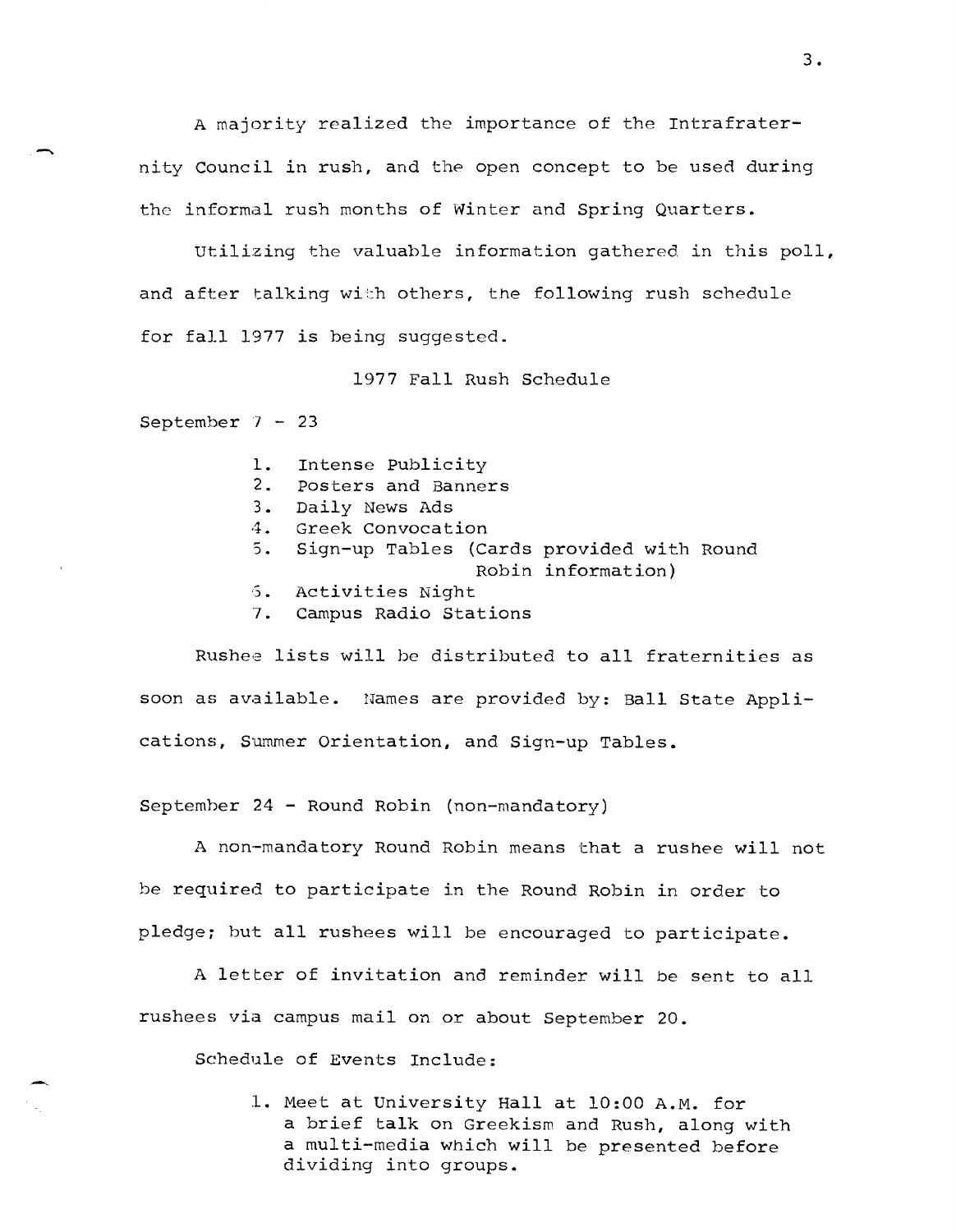2. Group leaders will escort their group to each fraternity's location for a period of approximately fifteen minutes. Each fraternity should announce their own rush schedule at this time.

Note - Group leaders will be an equal number of representatives from each fraternity. The actual number will depend on the number of rushees that register for Fall rush.

September 24 - November 4 - Rush Period

Each fraternity is to set its own rush schedule and pledge night(s} sometime during this period. IFC will announce the general Rush Period, but each fraternity is to announce its own Rush Schedule during the Round Robin sessions.

Winter and Spring Quarter Rush

Each fraternity will design its own program during these two quarters.

General Requirements:

- 1. Each fraternity will be required to turn in a copy of its tentative Rush Schedule to the IFC office one week prior to the Round Robin.
- 2. Whenever a pledge class is selected, a list of pledges' names must be reported to the IFC office. Copies of these reports will be distributed to fraternities in order to up-date their master rush list.

For a successful rush and a successful year, complete support will be needed from all fraternities.

The above rush schedule was thoroughly discussed at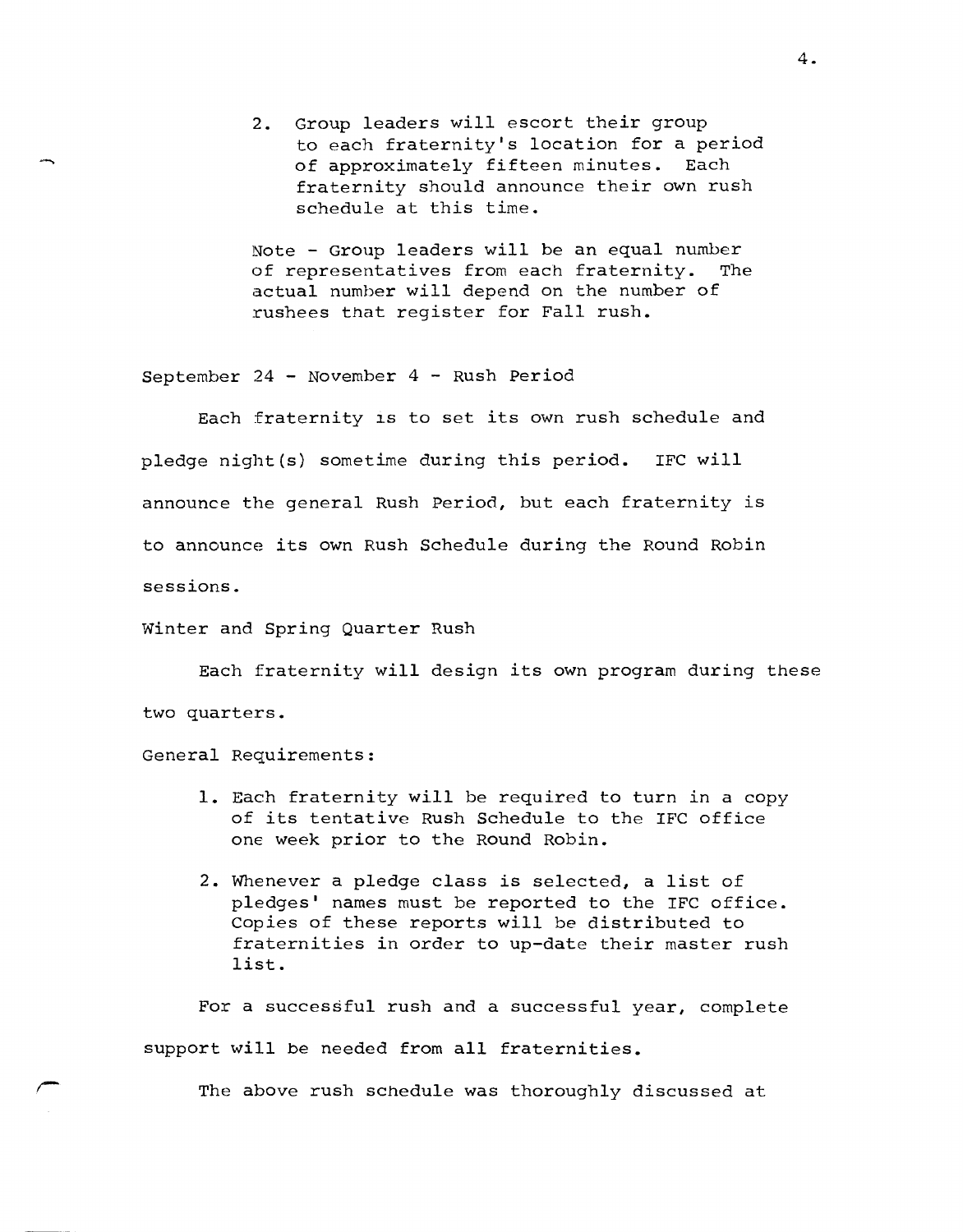the Presidents' Council meeting on March 30th, at the Phi Sigma Epsilon house. The proposal was unanimously recommended and sent to the IFC for approval. The following week the members of the Interfraternity Council met at the Sigma Chi chapter house, discussed and adopted the Rush Schedule as provided.

The rush program for the coming Fall Quarter every fraternity has agreed to support. plans need to be formalized for 1978, and 1979, and 1980.

Summer Rush

### A projection for the Future

Rush for Ball State University should have no beginning and end. Whether one realizes it or not - rush needs to be a year around process.

A somewhat structured formal rush is necessary, but good organization, concentrated effort during the summer months would insure an effective fall program. This may be accomplished in a number of ways.

- 1. Individual fraternity members in their own communities.
- 2. Better organization during the University's Summer Orientation Program.

Individual fraternity members in their own communities by contacting graduated high school seniors in one's area during the summer would be an excellent means to stimulate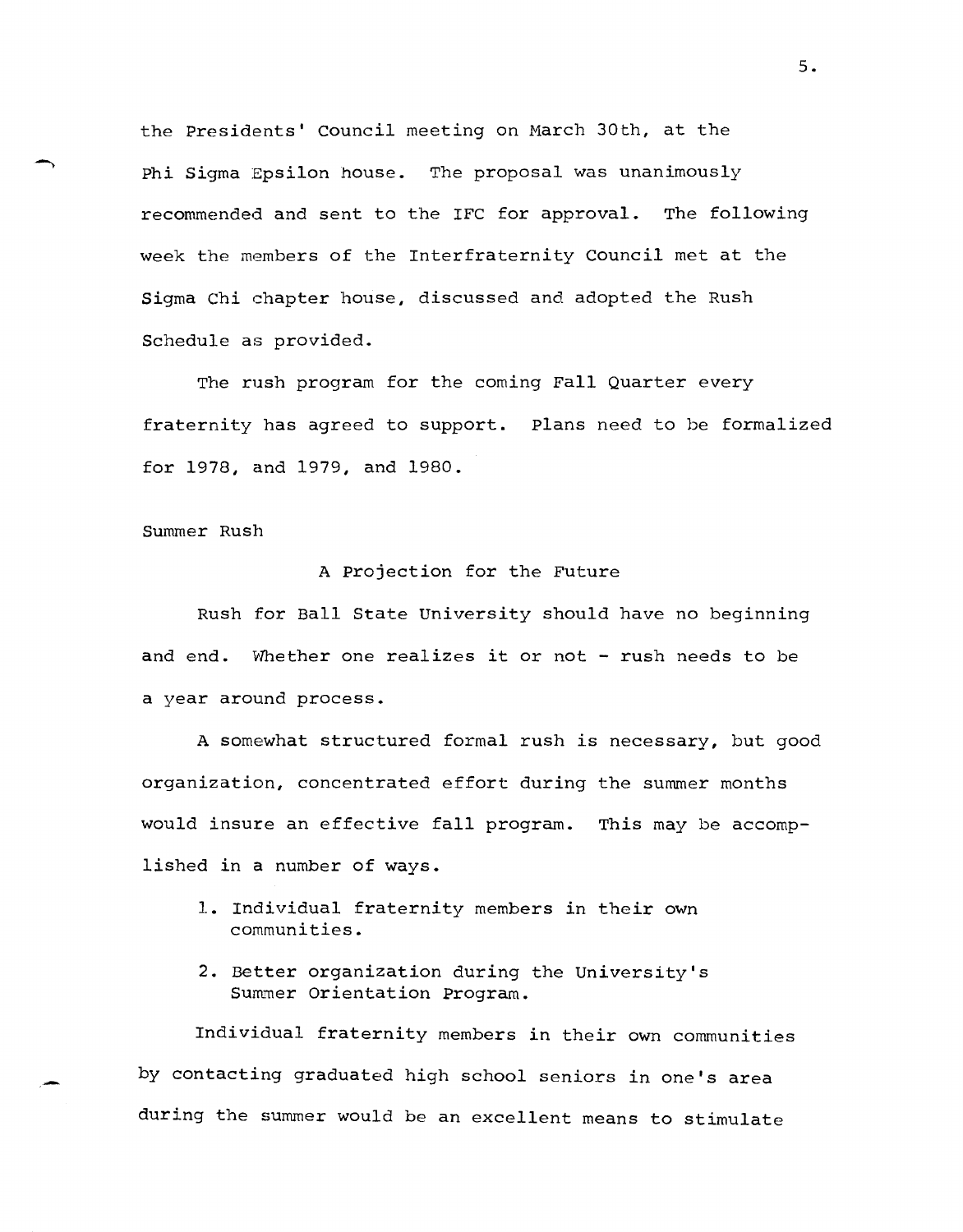interest in the Ball State fraternal system. The lists of those planning to attend Ball State could be requested from the high schools and/or the Office of Admissions of the University.

-,

-

If one or more members of a fraternity called or visited a prospective rushee from their own community at the rushee's house, it would give the fraternity men a chance to inform the incoming freshmen and an opportunity to meet, impress, and enlighten "Mom and Dad" on the advantages. Many fine, potential fraternity men never receive the opportunity to belong to a fraternity because of their parent's misconceptions of Greek life. Fraternities may not realize the influence of parents, and the importance to inform them as well as their sons!

## Ball State Summer Orientation program

Ball State's Summer Orientation program is by far the most superior program of its kind of any university in the state, if not the nation. It provides both the incoming freshmen and their parents with a busy, but relaxed two day session to obtain information and ask questions they may have concerning the University expectations.

Since fraternities and sororities play a major role on campus, and that they are more than just another campus organization - they are a lifestyle. It would be well to have the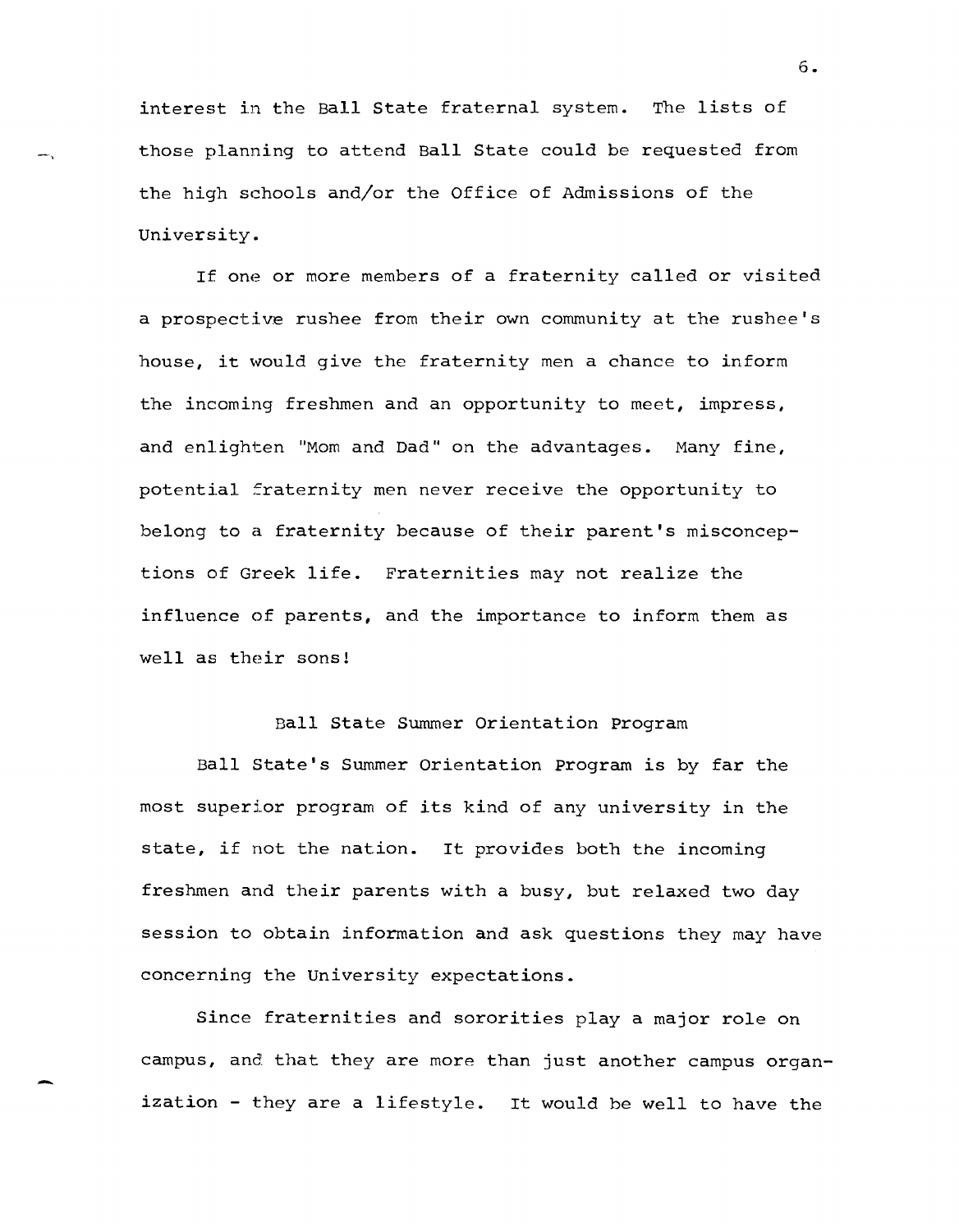orientation Program and the Greek organizations enhanced by a more active Greek participation during the summer program.

The ideal situation would be to hire a competent member of a Greek organization, at student wages, to make a short presentation during the Orientation Program each afternoon.

This presentation could be listed, with permission from the Orientation committee, as one of the options in the afternoon of the first day of the two-day session. Interested and inquisitive parents and students could attend and be informed about what fraternities and sororities are really like.

The presentation could consist of a short multi-media depicting the various aspects of Greek life. Professionally designed posters advertising the rush schedules, and listing the philanthropic projects of the past year would also enhance the session. Brochures should be made available, along with an opportunity to register for the Fall rush if the student so desired.

Although the social aspect and its importance should be presented in the talk, the scholarastic achievements, grade ratios, philanthropic projects, and the University sponsored activities should be stressed and supported in a factual manner.

It is believed that a program of this nature would enhance Ball State University and the Greek system. As presented earlier, parents could once again become involved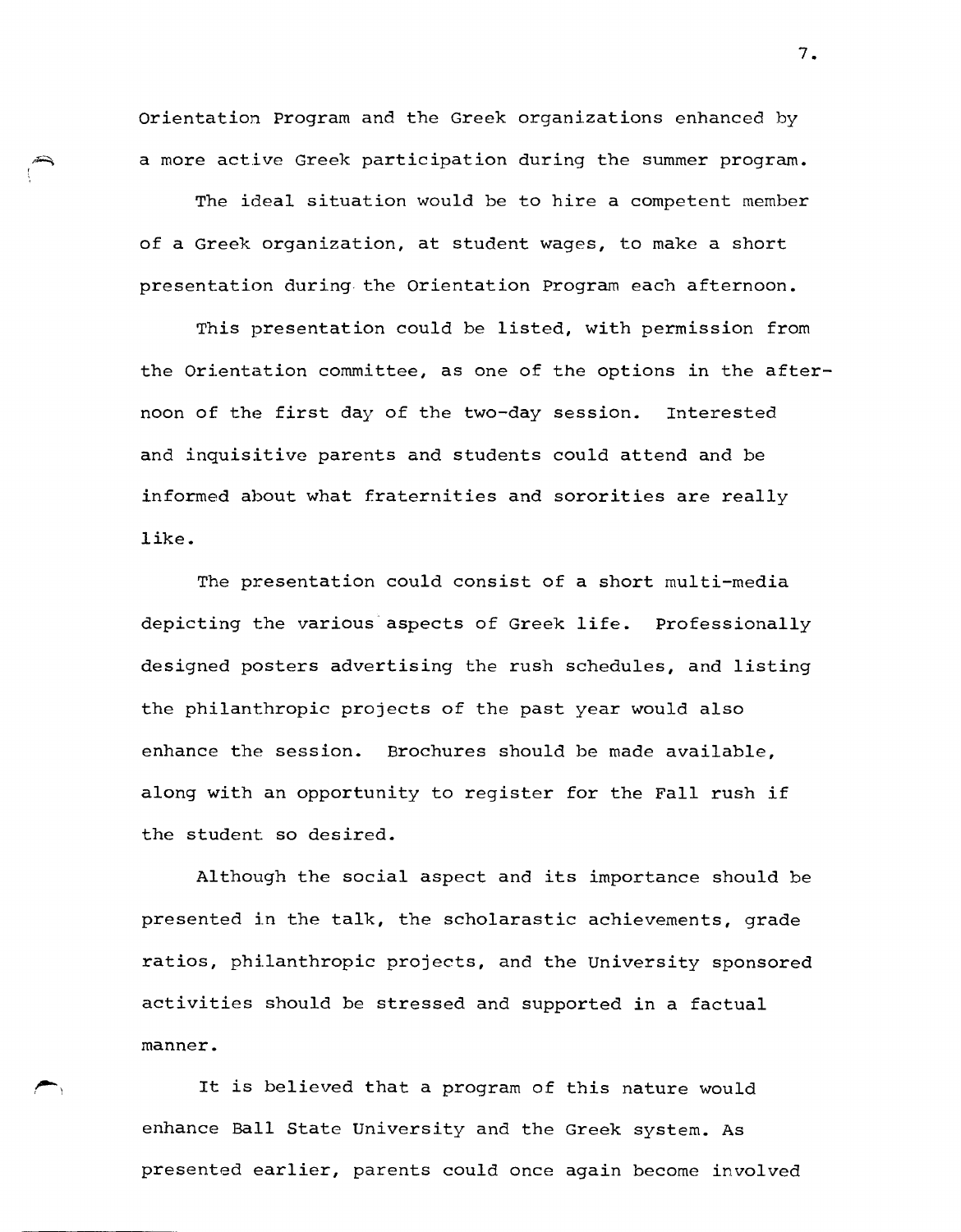with the presentation and it could alleviate many of their concerrs, as well as the new Ball State matriculates.

-,

A program of this magnitude would take a concentrated effort on hehalf of the IFC and Panhellenic Council, and would be beneficial. Hopefully, a new program along these lines could be implemented in the near future.

Why Are Some Fraternities Making It Letter Than Others? Obviously, some fraternities are doing better than others. It is because some memberships are larger than others?

In order to attack this puzzling question, I asked the fraternities for specific data concerning their financial obligations and their membership. The results on Table 2 are as follows:

> All statistics listed were as of the completion of Winter Quarter, 1917.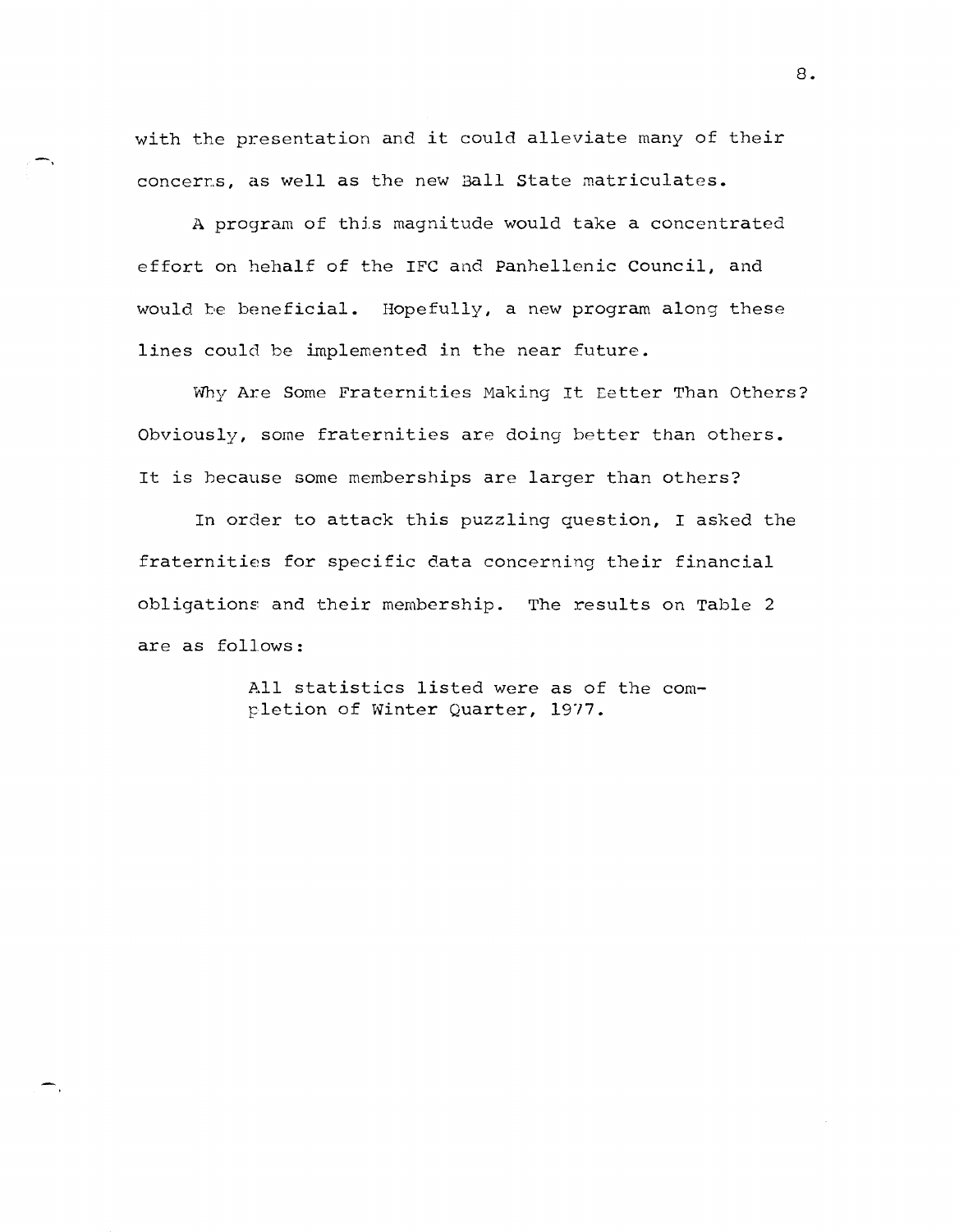Table 2

 $\begin{array}{c} \hline \end{array}$ 9.

# 1977 Fraternity Information Ball State University

| Fraternity          | Rm. & Board              | Meals/Week                             | Chapter Dues                                                    | House<br>Occupancy | Member-<br>ship |
|---------------------|--------------------------|----------------------------------------|-----------------------------------------------------------------|--------------------|-----------------|
| Alpha Tau Omega     | $100.00/m$ o.            | $2$ Mon.- Fri.;<br>1 Sat. & Sun.       | 20.00/out<br>15.00/in                                           | 12                 | 44              |
| Beta Theta Pi       | 50.00/mo.                | None                                   | $20.00/\text{Fr.}; 19.00/\text{So.}$<br>$17.00/jr.$ ; 13.00/Sr. | 20                 | 39              |
| Delta Chi           | 91.00/mo.                | None                                   | Included                                                        | 15                 | 22              |
| Delta Tau Delta     | 130.00/mo.               | Eve. Only Sun.-Thurs. Included (18.00) |                                                                 | 35                 | 37              |
| Lambda Chi Alpha    | 145.00/mo.               | 3/daily; except Sun.                   | Included                                                        | 38                 | 55              |
| Phi Delta Theta     | 50.00/mo.                | None                                   | 20.00/out<br>17.00/in                                           | 13                 | 41              |
| Phi Sigma Epsilon   | 140.00/qtr.<br>25.00/out | None                                   | 34.00/qtr.                                                      | 10                 | 24              |
| Sigma Alpha Epsilon | 135.00/mo.               | Lunch & Dinner/<br>5 days              | Included                                                        | 33                 | 43              |
| Sigma Chi           | 145.00/mo.               | 19/week                                | 50.00/qtr.                                                      | 51                 | 85              |
| Sigma Nu            | 55.00/mo.                | None                                   | $18.00/mo$ .                                                    | 12                 | 41              |
| Sigma Phi Epsilon   | $150.00/m$ o.            | $19$ /week                             | Included $(20.00)$                                              | 48                 | 49              |
| Sigma Tau Gamma     | 150.00/mo.               | 2 Mon.- Fri.<br>1 Sun.                 | Included                                                        | 13                 | 20              |
| Theta Xi            | 95.00/mo.                | None                                   | Included (25.00)                                                | 18                 | 23              |
|                     |                          |                                        |                                                                 |                    |                 |

\* MEMBERSHIP STATS DO NOT INCLUDE PLEDGES

\* ONLY FRATERNITIES WITH HOUSES ARE LISTED (5 OMITTED)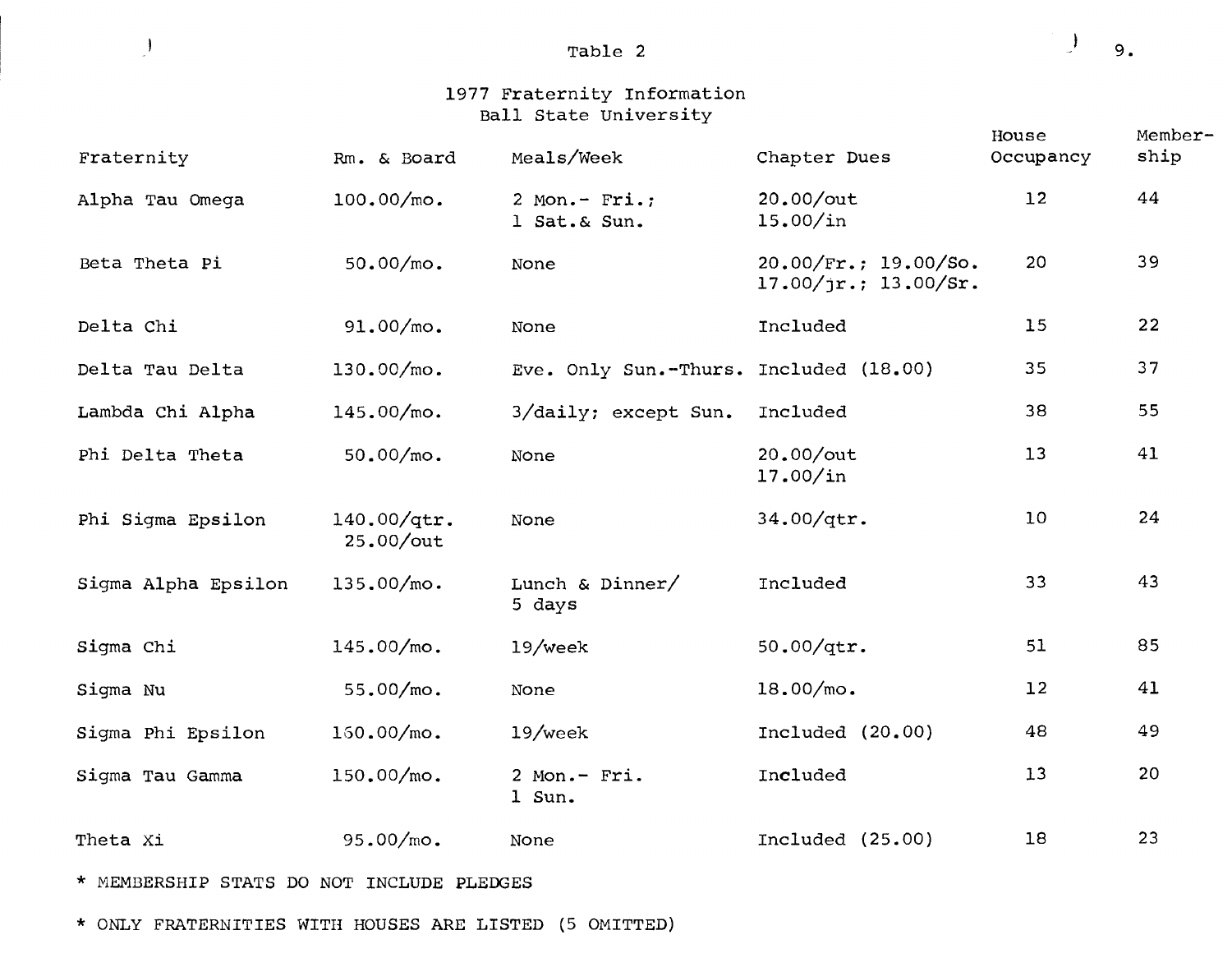The preceding table indicates that the largest "active" memberships belong to: Sigma Chi 85; Lambda Chi Alpha 55; Sigma Phi Bpsilon 49.

A closer study of the table reveals that these same three fraternities also have the most extensive meal plans, along with reasonable and competitive room and board rates.

The one thing that the table doesn't show is that each of these fraternities have:

1. alumni/housing board

2. housemother

This is much more than conincidence, it's a very significant fact.

Alumni Boards

It is believed that alumni boards and housing boards, are the most frequent untapped resource for the future growth of the Ball State fraternities.

The statistics show that the fraternities that are doing the best with their wemberships and house tacilities do have alumni input; although those houses who do have alumni boards are not utilizing them to their fullest potential.

The knowledge and experience that many local alumni can and are willing to offer may save chapters a great deal of money, but will definitely assist in smoothing out the daily operations of a chapter.

The establishing of alumni boards will attract many other alumni members into more active alumni roles which can ob-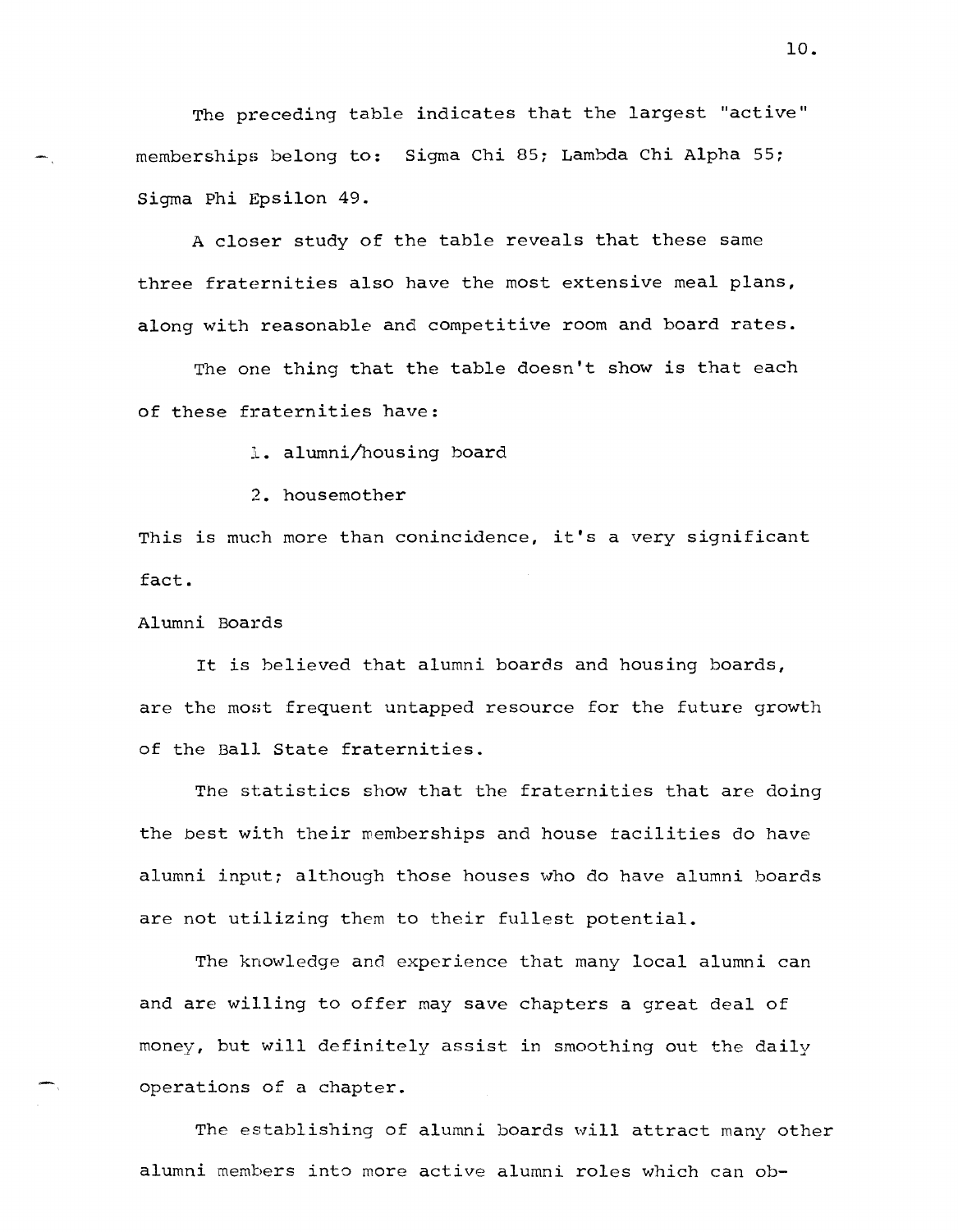viously lead to increased financial support.

The contacts that many local alumni have in the area can assist the chapter whenever major decisions must be made.

The list of positive and constructive additions that alumni boards can provide to chapters is endless. Quite a few undergraduates are surprised by most alumni members who are interested and concerned with the undergraduate chapters, and would enjoy being invited to participate in the chapter again.

It is believed that the untapped alumni resource will have to play a major role in the future of the Ball State fraternities. The sooner that the fraternities realize this, the faster will be the growth, development, and the success for each chapter, and the Greek system.

#### Housemothers

-,

The other common factor hetween the three fraternities at the top of the chart was that of employing a housemother. A housemother can be extremely advantageous to any fraternity. Not only can a housemother sew buttons and type papers, but they are mature adult women with whom members may confide and receive assistance. The mere presence of a housemother is a reminder of the common courtesy and respect that everyone should be treated. In addition, a housemother is a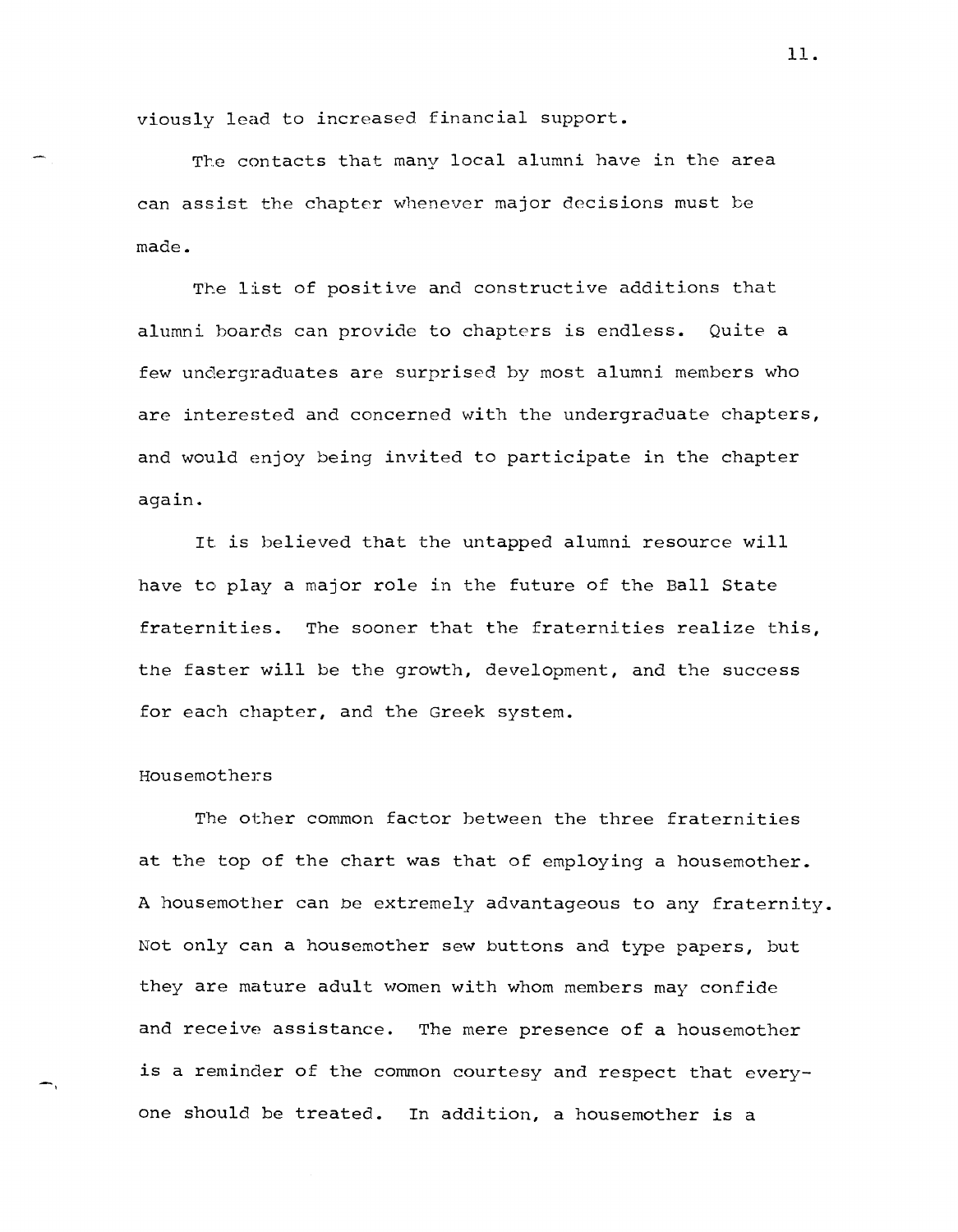symbol of authority and can help teach young men to apply their college experiences in preparation for the community in which they will reside.

Some housemothers serve as bookkeepers, part-time cooks, secretaries, and the like for the chapters who are fortunate enough to have housemothers.

Recruiting able housemothers may be a problem. If a fraternity really decides they want and need a housemother, and really searches for one, they are available. The Office of Associate Dean of Students can be of assistance.

A minimal salary and the decorating of a room or two is a small price to pay for the many benefits that a housemother can offer a fraternity. Many chapters are doing quite well without housemothers; a fraternity can be enhanced even more with one.

It is expected that someday every house on campus will employ a housemother, or housefather, and they will not regret the addition.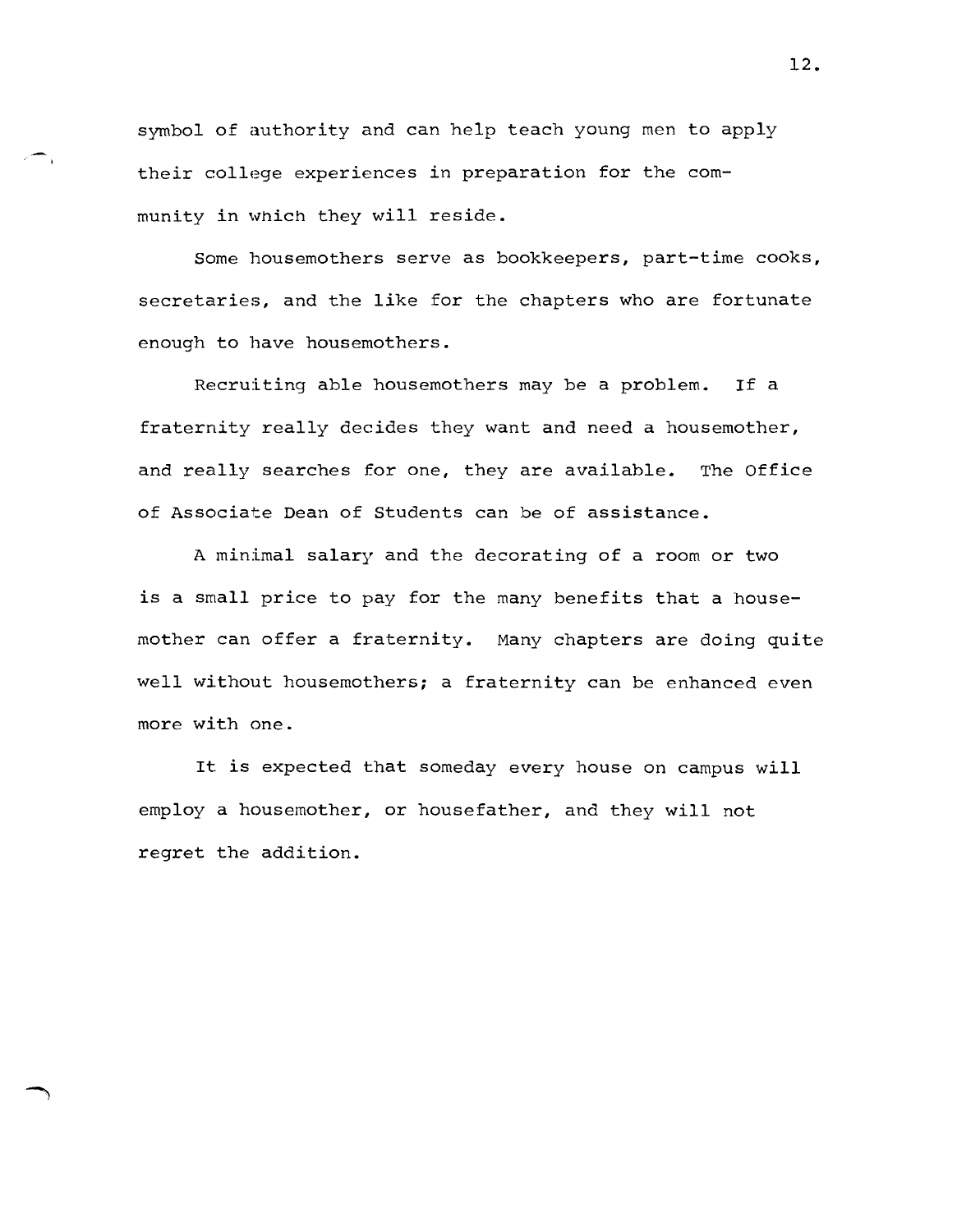The Interfraternity Council

What is its role and where is it going? It is a known fact that the Ball State Interfraternity Council has not been as effective in recent years as it could or should have been. The major drawback to the organization has been the lack of regular attendance and participation by the individual fraternities.

After careful thought for a long period of time about this problem, a restructuring proposal changing the membership of IFC has been provided to the chapters. The proposal calls for the responsibilities of each fraternity's representation in IFC to be automatically delegated to the chapter's vice-president which will eliminate the office of IFC representative. The restructuring proposal passed the Presidents' Council on April 12, 1977, and was sent to the IFC for consideration. The proposal is as follows:

IFC Restructuring Proposal

Whereas.....

Fraternity presidents are considered the most knowledgable about their own chapters, and thus would be ideal as their chapter's Interfraternity Council representative, but

Whereas.....

Fraternity presidents are assigned many other responsibilities for their own chapter's operations, the time would not permit added assignments.

Whereas.....

IFC has been less effective in past years due to lack of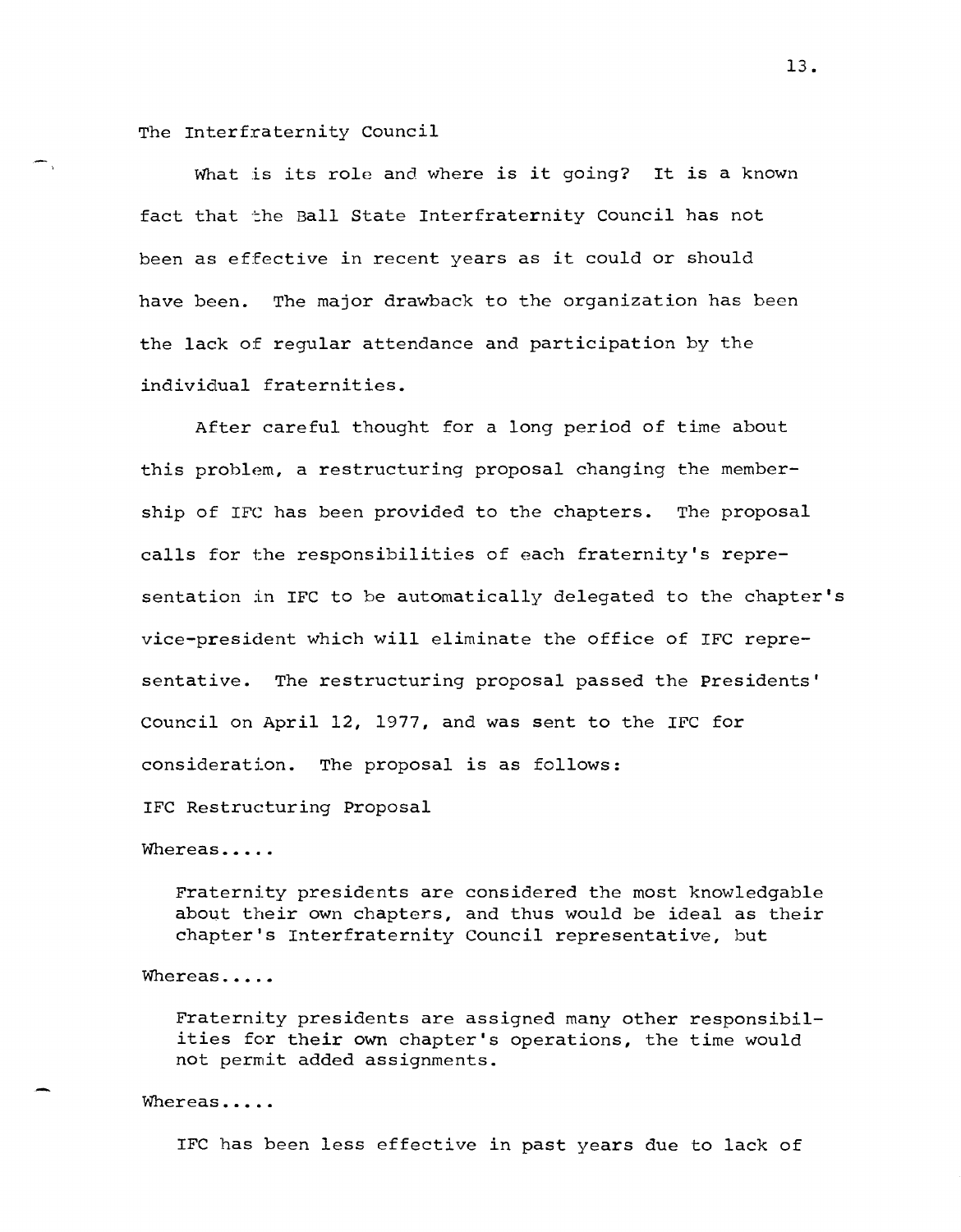regular attendance, and

Whereas.....

 $\overline{\phantom{a}}$ 

The office of IFC representative normally isn't sought after by some fraternity members, and

Whereas.....

Close cooperation among fraternities, and regular effective IFC meetings are essential for fraternity prosperity, and

Whereas.....

The vice-president of each fraternity should be knowledgeable about his chapter, along with being responsible, but is normally not assigned too many duties, and therefore... it is proposed that the responsibilities of each fraternity's vice-president be delegated as the fraternity's representative to IFC effective September, 1978.

Provisions for 1977-78

The elected IFC officers for 1977-78 are to remain the same.

Whether or not this is the best answer to the lack of attendance and pressing problems of IFC, it will be a feasible alternative. If IFC isn't functioning properly, then rush and other possible coordinated efforts will suffer.

It is essential that the Ball State fraternities become more aware, open and honest with each other than in the past. Many people may be surprised, but many chapters do have the same problems. Many more ideas should be shared and solutions considered if the fraternities were more cooperative with each other. Cooperation and competition can exist at the same time.

The key to this essential cooperation is the Interfraternity Council and the Presidents' Council. Both bodies need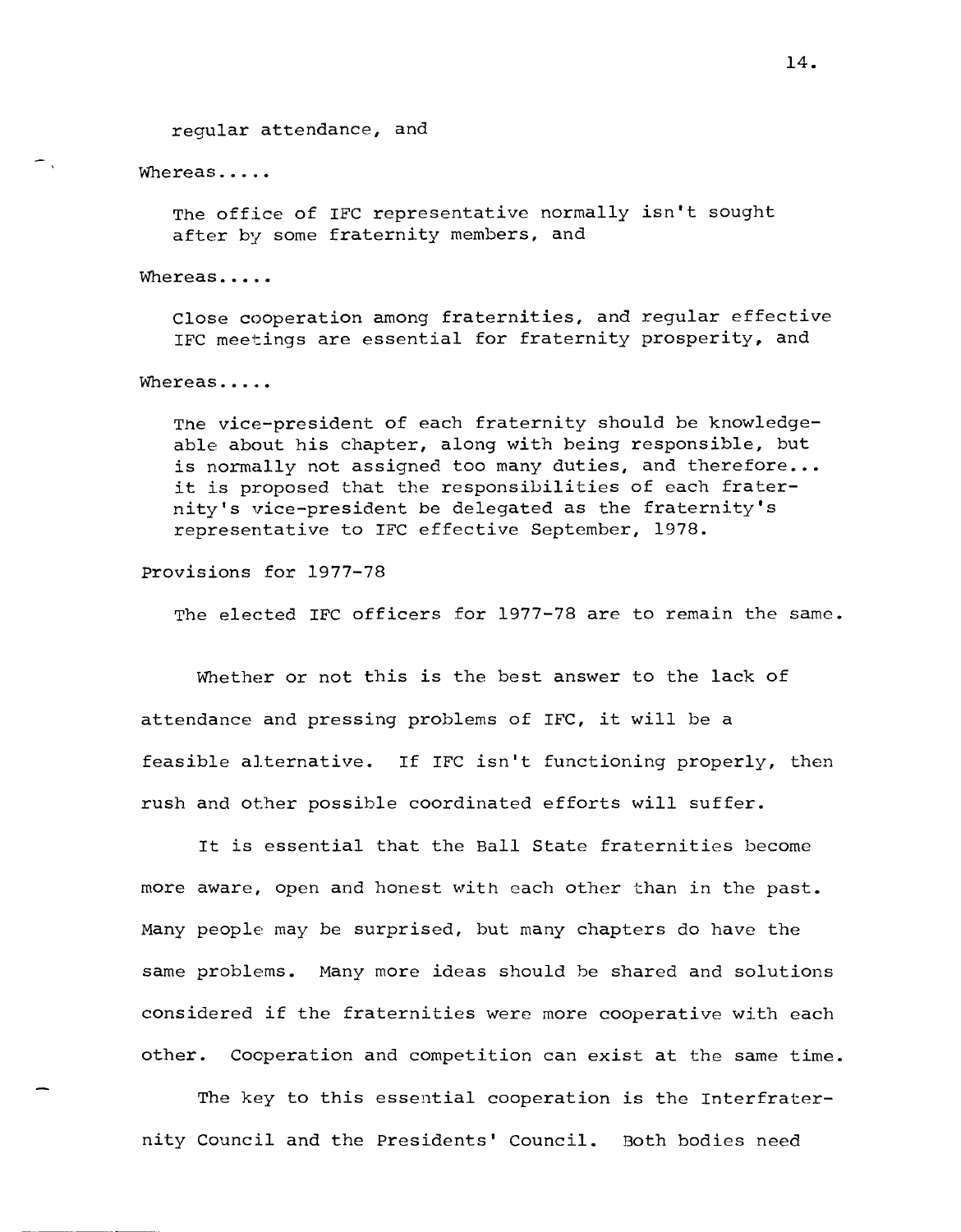to meet and talk openly on a regular basis. It would be ideal if the IFC could meet every other week and the Presidents' council once a month. Both groups should schedule their meetings in the various fraternity houses on a rotating basis. This should provide an atmosphere much more condusive for honesty among Greeks rather than a room in one of the University's buildings.

### Presidents' council

Part of the responsibilities with this thesis project in the Associate Dean of Students' Office was the organizing of the meetings of the Presidents' Council. This council met three times this past spring - twice for business meetings and one social gathering. Each of the meetings were held in the evenings as a designated fraternity house. Minutes of the meetings are attached as a matter of record.

Fraternity Presidents' Council Spring Meeting March 30, 1977 Phi Sigma Epsilon House

- Fraternities Present: Delta Chi, Delta Tau Delta, Kappa Alpha Psi, Lambda Chi Alpha, Phi Delta Theta, Phi Sigma Epsilon, Sigma chi, Sigma Nu, Sigma Phi Epsilon, Sigma Tau Gamma, Theta Chi.
- Fraternities Absent: Alpha Phi Alpha, Alpha Tau Omega, Beta Theta pi, Omega Psi Phi, Sigma Pi, Theta xi.

1. Each fraternity president received a folder containing the most recent minutes of IFC, an up-dated listing of fraternity presidents, and a Change of Officers form.

2. Since there were many new presidents in attendance,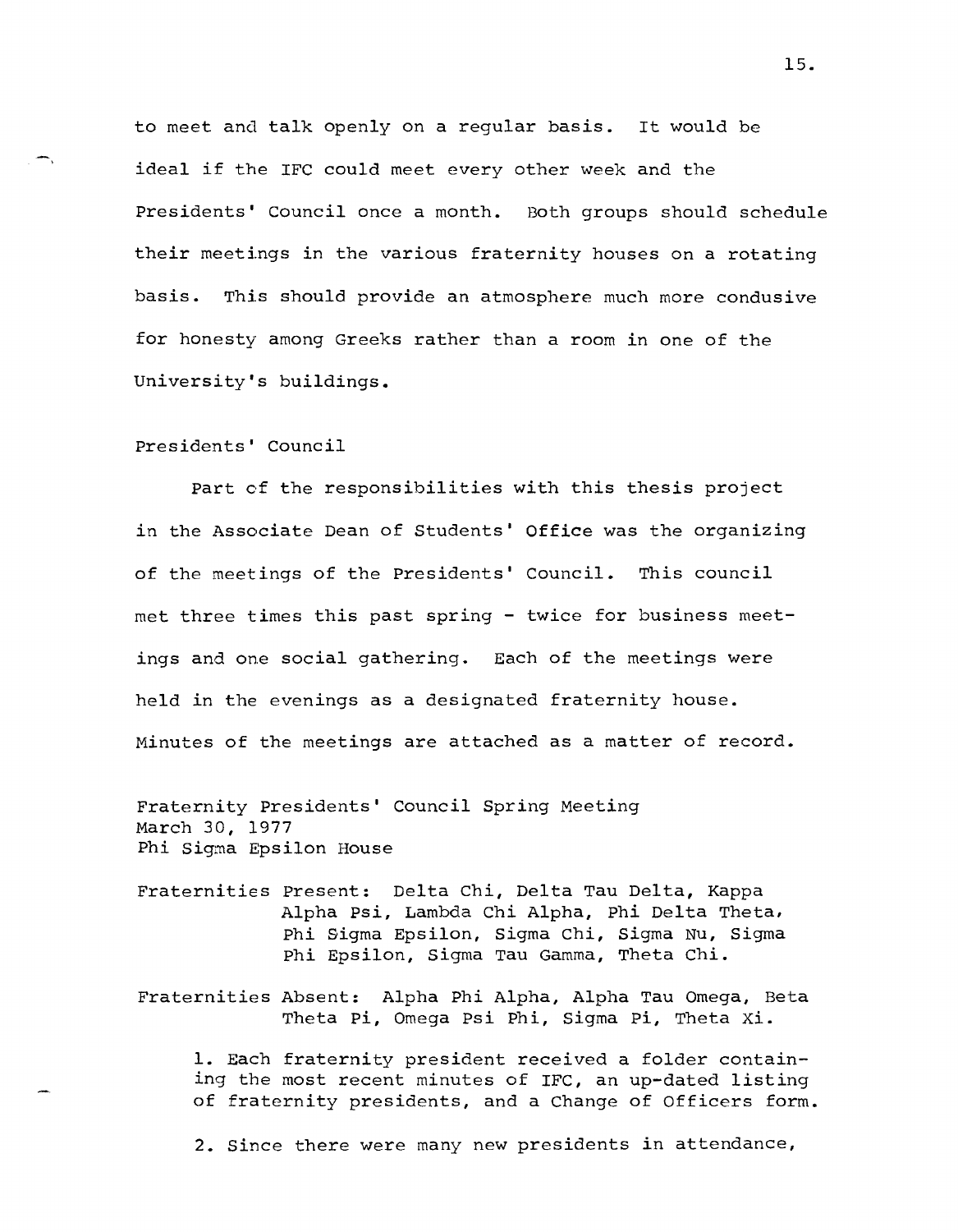everyone introduced themselves in order to hecome acquainted with each other.

3. Presidents were reminded that the 2nd week reports were due to Associate Dean's Office and the Change of Officers forms were due in the Student programs Office.

4. The 1977 Fall Rush proposal was discussed thoroughly and unanimously approved.

5. Future meetings and topics were set:

- 1. Tuesday, April 12 Restructuring of IFC for membership.
- 2. Tuesday, April 25 Summer Rush programs that would be needed.

6. The Associate Dean of Students commented on the necessity of the fraternities working together, along with the importance of taking pledges who have respectable scholarship. It was strongly encouraged that all fraternities utilize a much neglected resource, the Alumni Boards and/or Housing corporations.

7. Meeting was adjourned.

Fraternity Presidents' Council Spring Meeting April 12, 1977 Delta Tau Delta House

Fraternities Present: Alpha Tau Omega, Beta Theta pi, Delta Chi, Delta Tau Delta, Omega Psi Phi, Phi Sigma Epsilon, Sigma Alpha Epsilon, Sigma Chi, Sigma Nu, Sigma phi Epsilon, Sigma Tau Gamma, Theta Xi.

Fraternities Absent: Alpha phi Alpha, Kappa Alpha Psi, Lambda Chi Alpha, Phi Delta Theta, Sigma pi, Theta Chi.

1. Each fraternity president received a folder containing the most recent minutes of IFC, the minutes of the past Presidents' Council meeting (March 30), copies of the newly adopted Rush Schedule for next fall, and the 7th week reports. The 7th week reports are due no later than Monday May 2.

2. Presidents were informed that the Ball State Physical Plant has requested that all fraternities take care of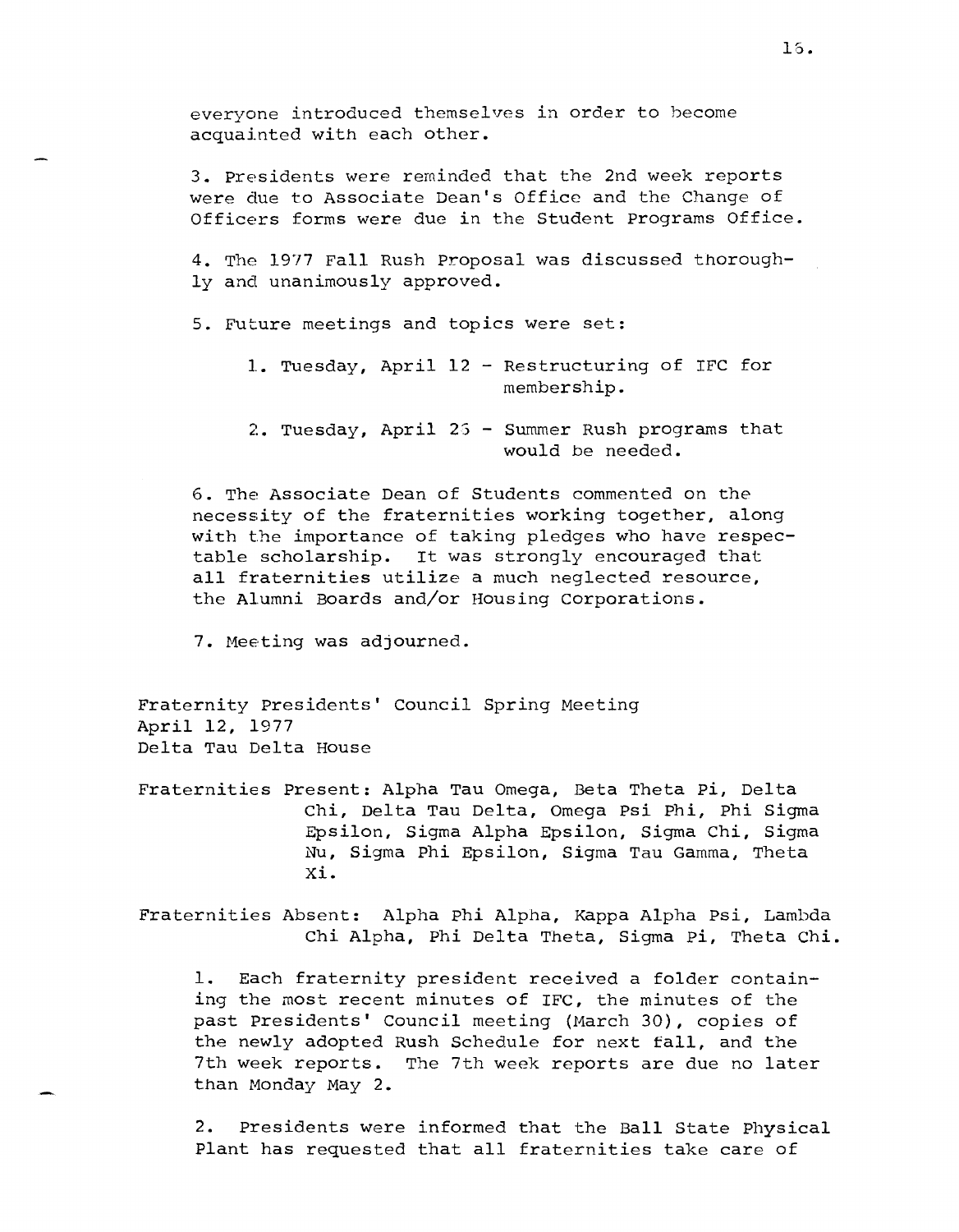the equipment requisitioned from the University.

3. A proposal for the restructuring of IFC was presented. After a thorough discussion, the proposal was approved and sent to IFC for further consideration.

4. IFC president, announced that the Assistant Director of Student Programs, called a meeting of all Greek organization presidents on Thursday, April 14, at 4:30 p.m. in the Korina Room of the Student Center. The topic to be discussed; Cooperation and Contractural Agreements Between Fraternities and Sororities.

5. The candidate for SA president, asked to speak to the group and encouraged voter participation in the run-off election of Thursday, April 14.

5. The Associate Dean of Students commented on fraternities' behavior in the spring, in reference to lawn keggers and on fraternity relations and problems with the community. It was reported that if the residents are concerned about the situation and unpleasant problems in the future could be avoided.

I. A comparative study on the room/board charges and on chapter dues of each fraternity has been completed. Copies were made available to the presidents.

8. The last Presidents' Council Meeting of this year will be held on Tuesday, April 26, at 8:00 p.m. at the Sigma Chi house.

9. Meeting was adjourned.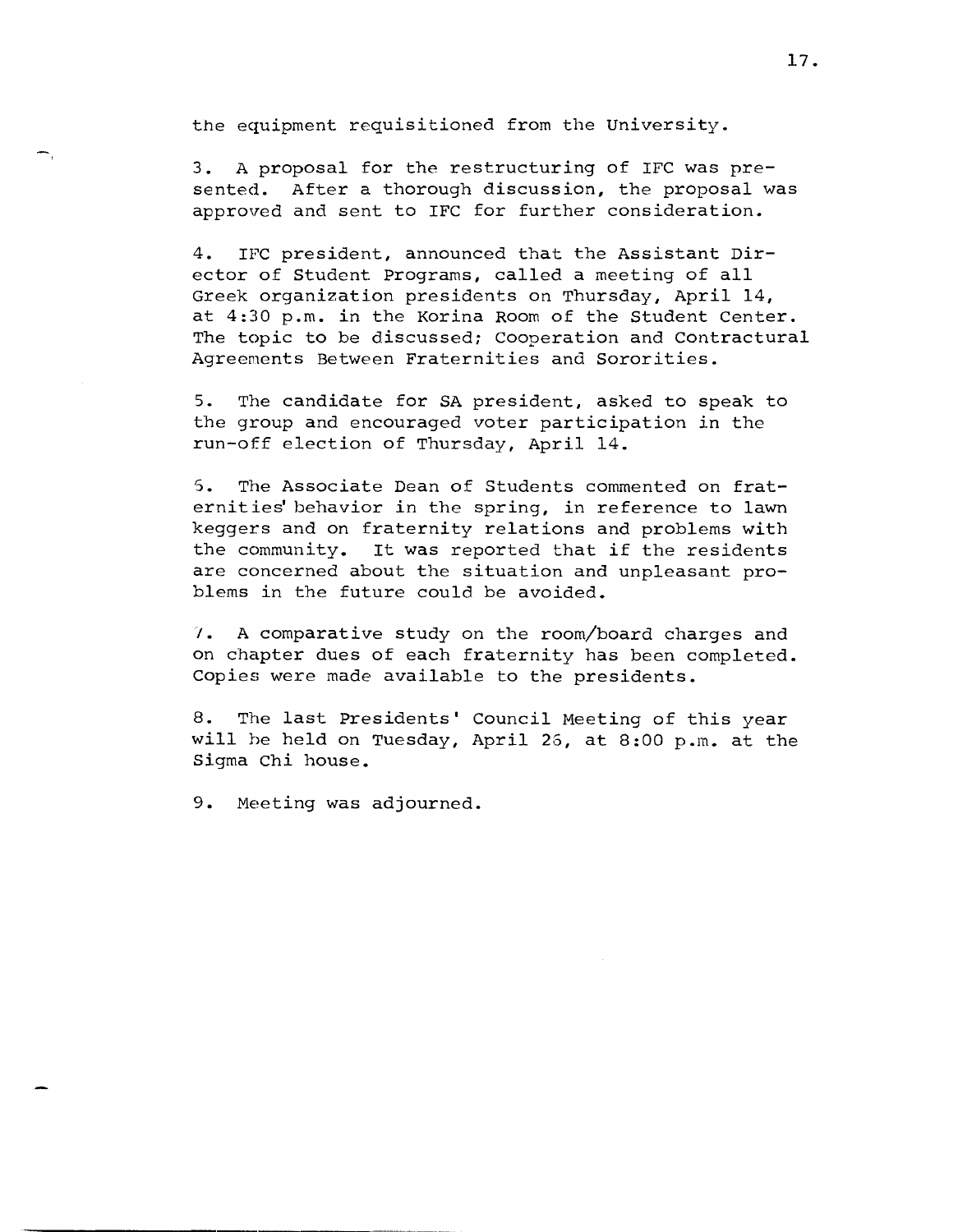Public Relations

A book could be written on the importance of public relations to fraternities at Ball State. Recent articles and editorials in the Daily News have presented a bleak picture of the Greek structure. On the national scene, the newly released movie, "Fraternity Row", portrays an unfortunate, harrassing incident from out of the past.

Many of the allegations and rumors about fraternities are glittering generalities without merit, especially concerning the fraternities at Ball State. Physical harrassment and dehumanization is for the most part a thing of the past. The writing about the positive and constructive things that fraternities are involved with, the community projects, wouldn't sell papers or tickets to the movie houses.

The writer is proud of the philanthropic nature of Ball State Fraternal Chapters. Many months ot planning and sweat raise thousands of dollars annually for local and national organizations. Service projects are done on a regular basis for many worthwhile Muncie establishments. Many fraternities have special programs and incentive awards to push toward the academic excellence of a house. Many pledge classes have study programs, and are assigned community projects.

The fraternal activities are positive contributions to the university, the community, and to the community in general. How often does one read about this aspect of frater-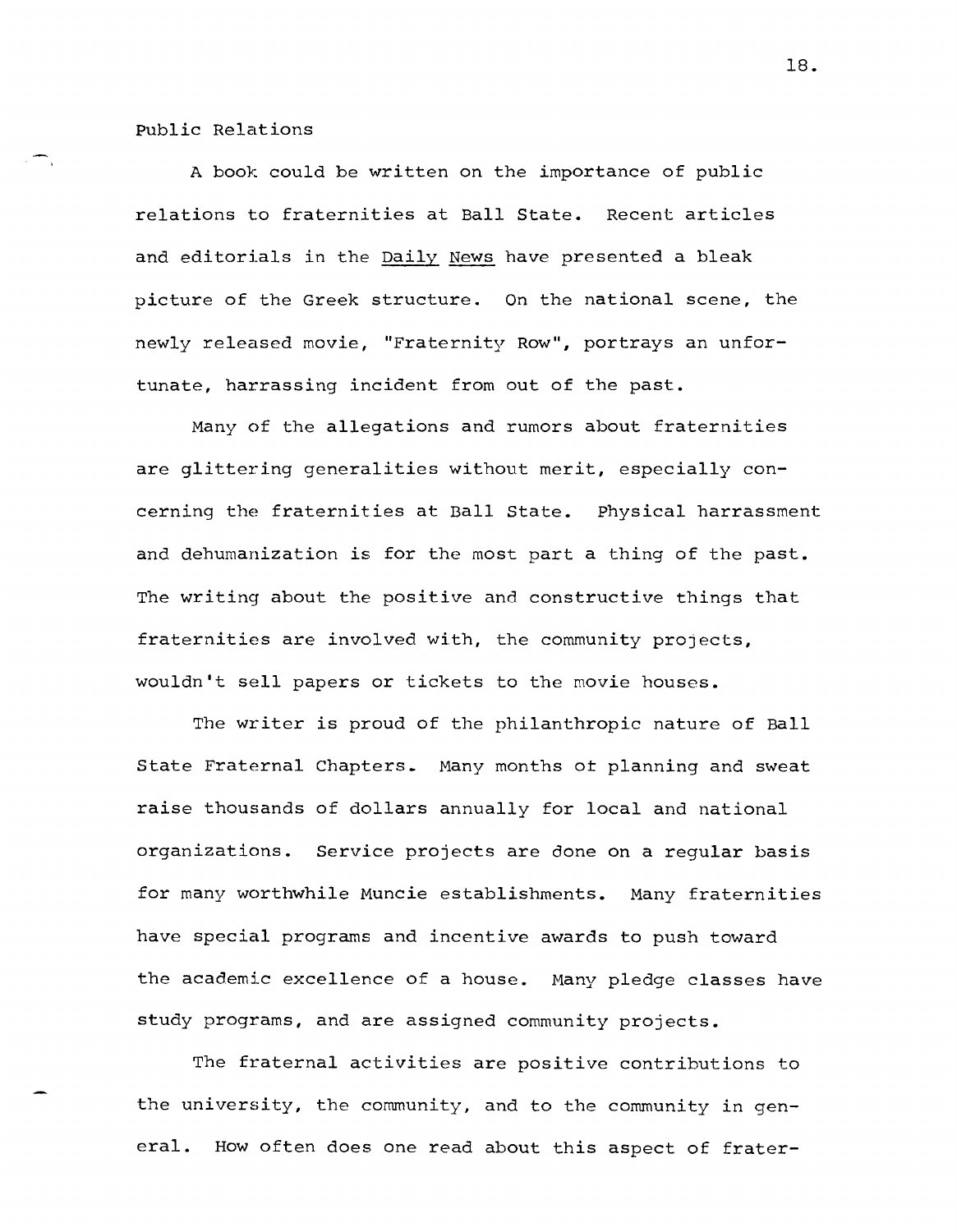nities in the newspaper, or see it on a screen? Sadly, this does not happen very often.

It is vital that the fraternities of the University work diligently the coming years on their relations with the community by publicizing their philanthropic efforts and their scholastic achievements. Several suggested methods to accomplish this are:

> 1. IFC and Panhel work for a Greek correspondent on the Daily News. A majority of University activities are sponsored by the Greeks, with the proceeds donated to a charitable cause.

2. Utilize the Public Information Service at the University to its fullest. The Public Information Service at Ball State has an excellent rapport with the Muncie and hometown papers, along with being cooperative with student organizations.

3. Appoint a brother to be a liason with the local newspapers and radio stations.

It is important that members of the University and the community know much more about the positive aspects of the fraternities in the coming years. The Greek system owes it to itself to show all aspects of fraternity life by publicizing their endeavors. The fraternities will benefit from such activities, the recipients benefit, and it is time to let others know.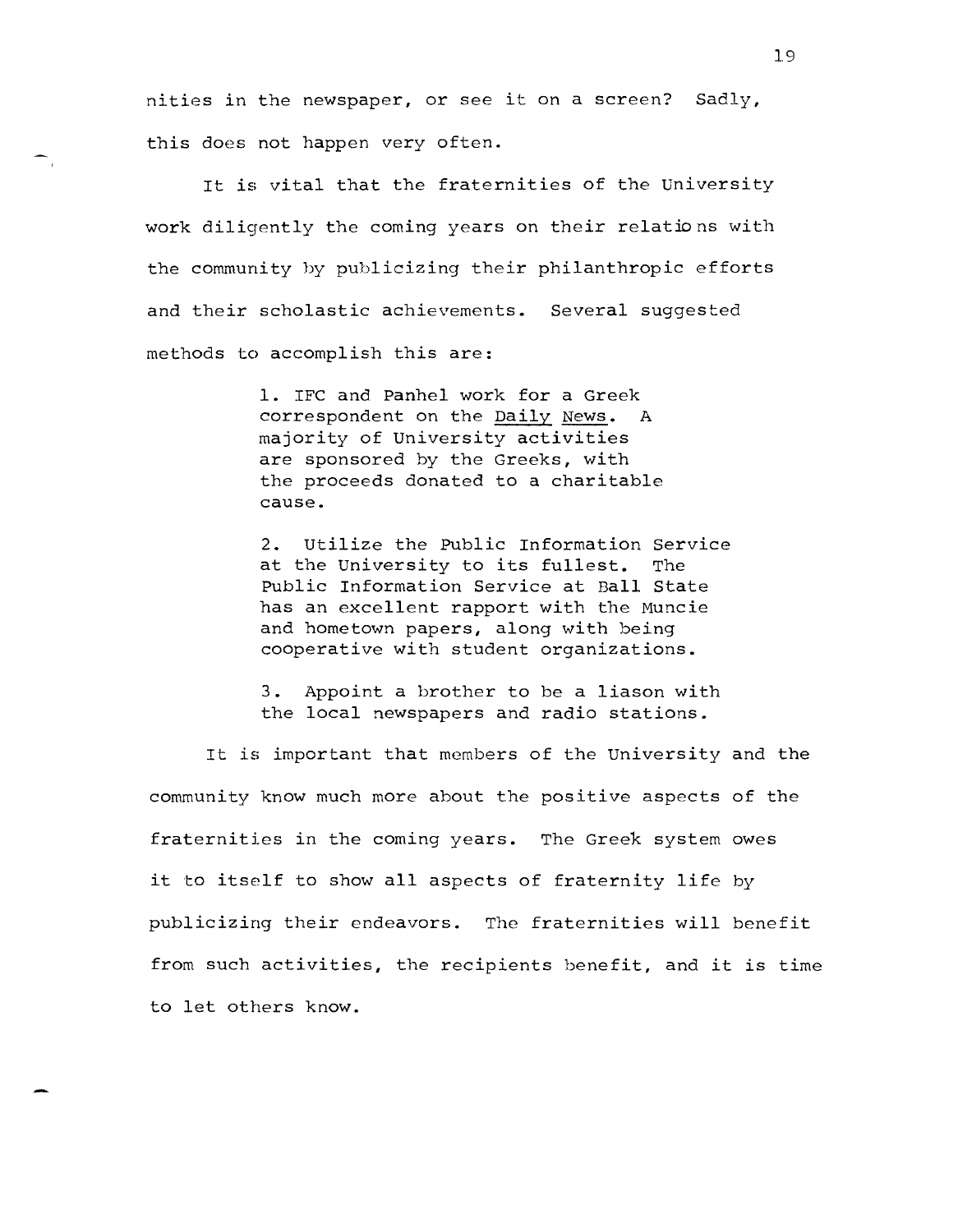CONCLUSION

Fraternities, and the Greek system as a whole, have progressed consistently since 1919 when they were first organized at Ball State, and many new chapters have been established since 1946. As pointed out, the further implementation of several programs which have been proposed can and would serve to improve and enhance the entire Greek system.

The three areas which need immediate attention are Rush, the Interfraternity Council, and Public Relations. For Greeks to survive at Ball State there is undoubtedly a vital need for the promotion and organization of a stronger rush program. The rebirth and restructuring of the Interfraternity Council could provide Greeks with the organization and harmony which is almost nonexistant today. Finally, the area of Public Relations requires a concentrated effort on the part of all Greeks to advertise and promote the multitude of programs which benefit not only the students, but also contribute to the prosperity of the community, state, and national organizations.

It is hoped that soon in the future these ideas will become a realization. The present Greek system can offer many things to many people. Until some of these concerns are acted on, the true potential of Greeks at Ball State will remain virtually untapped.